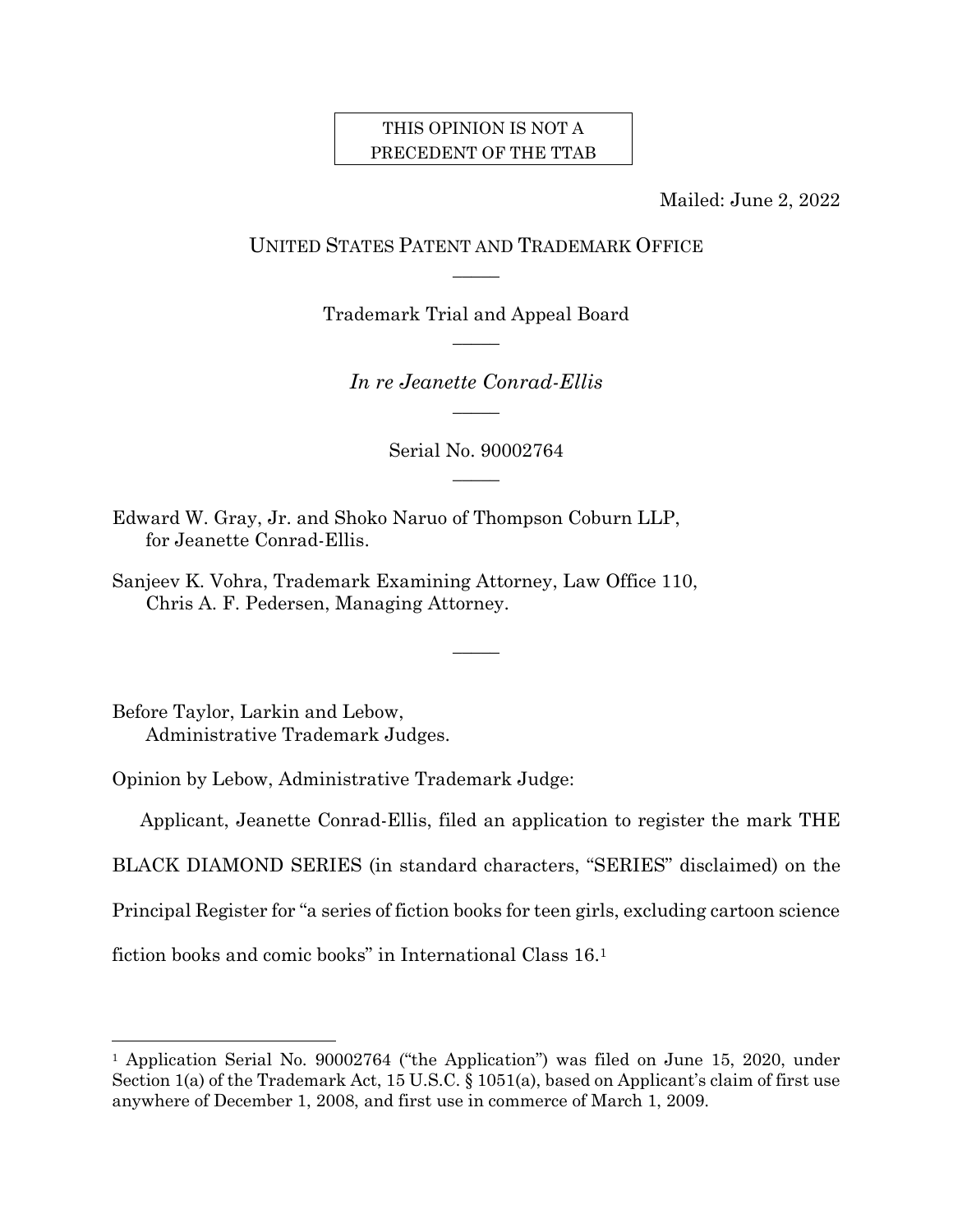The Trademark Examining Attorney refused registration under Section 2(d) of the Trademark Act, 15 U.S.C. § 1052(d), on the ground that THE BLACK DIAMOND SERIES, as used in connection with the aforementioned goods, is likely to cause confusion with the mark THE BLACK DIAMOND EFFECT, registered in typed format on the Principal Register for "cartoon science fiction books and comic books" in International Class 16.<sup>2</sup>

When the refusal was made final, Applicant filed an appeal and several requests for reconsideration, which were denied. The appeal is briefed, and an oral hearing was held. We affirm the refusal.

I. Evidentiary Issues

l

In his brief, the Examining Attorney noted "that the applicant [] submitted new evidence with its appeal brief. Specifically, applicant [] submitted a list of third-party registrations appended to its appeal and identified as Exhibit 1."<sup>3</sup>

In response to that objection, Applicant filed a motion to suspend the appeal and remand the application to the Examining Attorney "for the **sole** purpose of supplementing the record by the addition of [those] federal trademark registrations."<sup>4</sup> Additionally, in her reply brief, which was filed contemporaneously with the motion,

The TTABVUE and Trademark Status & Document Retrieval ("TSDR") citations refer to the docket and electronic file database for the involved application. All citations to the TSDR database are to the downloadable .pdf version of the documents.

<sup>2</sup> Registration No. 1752451 ("the Registration"), issued February 16, 1993; renewed. A typed mark is the legal equivalent of a standard character mark. *See In re Viterra Inc.*, 671 F.3d 1358, 101 USPQ2d 1905, 1909 n.2 (Fed. Cir. 2014).

<sup>3</sup> 8 TTABVUE 4 (Examining Attorney's Brief).

<sup>4</sup> 9 TTABVUE 2 (Motion to Suspend the Appeal and Remand).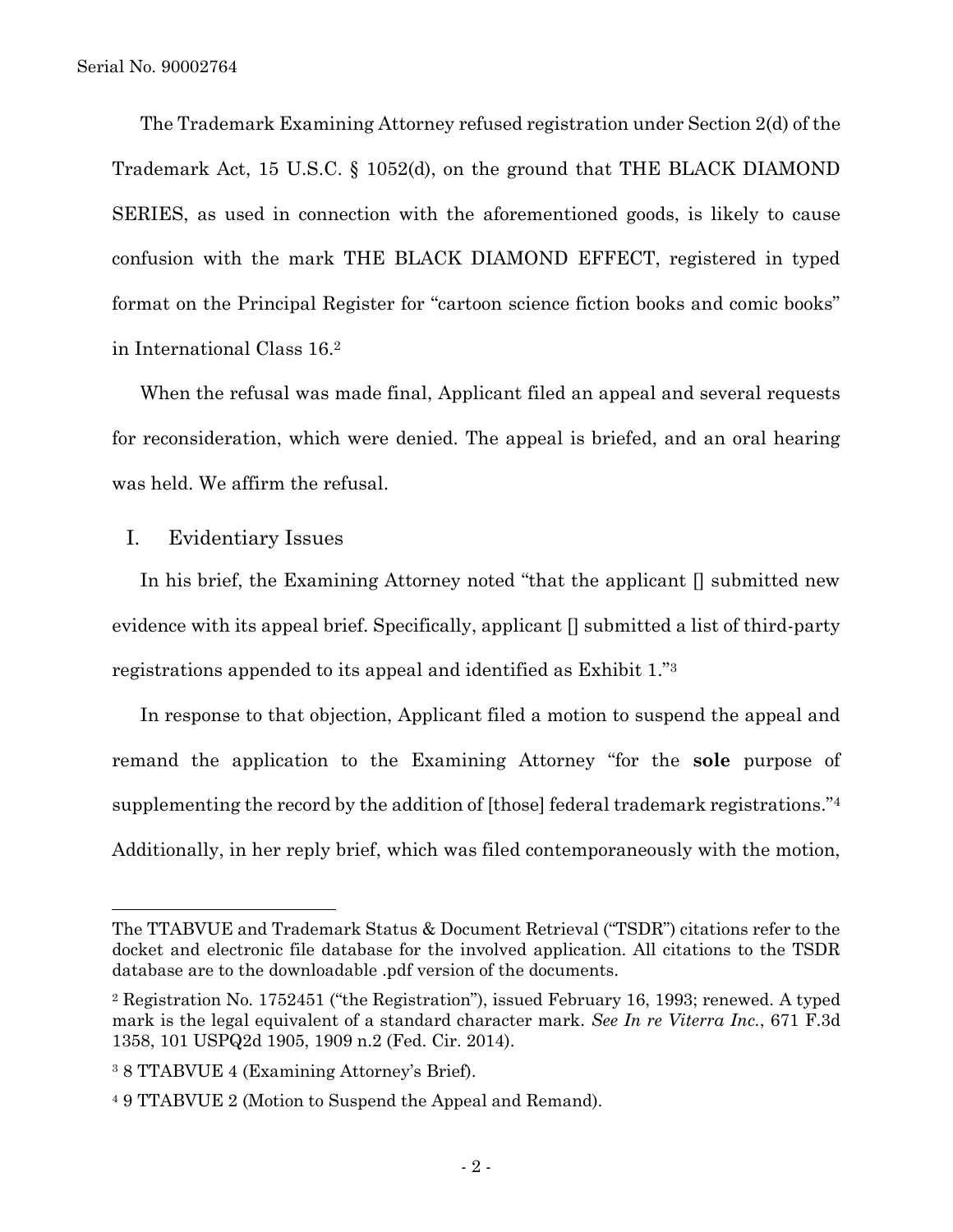Applicant asserted that "[t]he examiner did not object to any other … evidence submitted in applicant's Appeal Brief; therefore, applicant respectfully submits that all evidence submitted in applicant's Appeal Brief, [sic] subject to the Board's determination with respect to Exhibit 1."<sup>5</sup> Applicant also requested in her reply brief that the Board take judicial notice of the definitions for "black, black book, brown, red, red book, green, green book, white, white book, yellow, yellow book, comic, [and] comic book" that she attached from a hard copy of WEBSTER'S THIRD NEW INTERNATIONAL DICTIONARY. 6

Thereafter, the Board granted Applicant's motion for remand,<sup>7</sup> which was treated as a request for reconsideration, and the Examining Attorney determined that the request did not "provide any new or compelling evidence with regard to the outstanding issue(s)," and maintained and continued the final refusal.<sup>8</sup> The appeal then resumed.<sup>9</sup>

Applicant's request for remand "for the **sole** purpose of supplementing the record by the addition of [those] federal trademark registrations" is moot in light of the remand, which made those third-party registrations of record. Accordingly, the additional evidence attached to Applicant's brief was not addressed in Applicant's limited motion for remand, was not discussed by the Examining Attorney, and is not

<sup>5</sup> 10 TTABVUE 3 n. 1 (Applicant's Reply Brief).

<sup>6</sup> *Id*. at 3.

<sup>7</sup> 11 TTABVUE (Board Order of October 25, 2021).

<sup>8</sup> 13 TTABVUE (November 19, 2021 Reconsideration Letter).

<sup>9</sup> 14 TTABVUE (Board Order of November 29, 2021).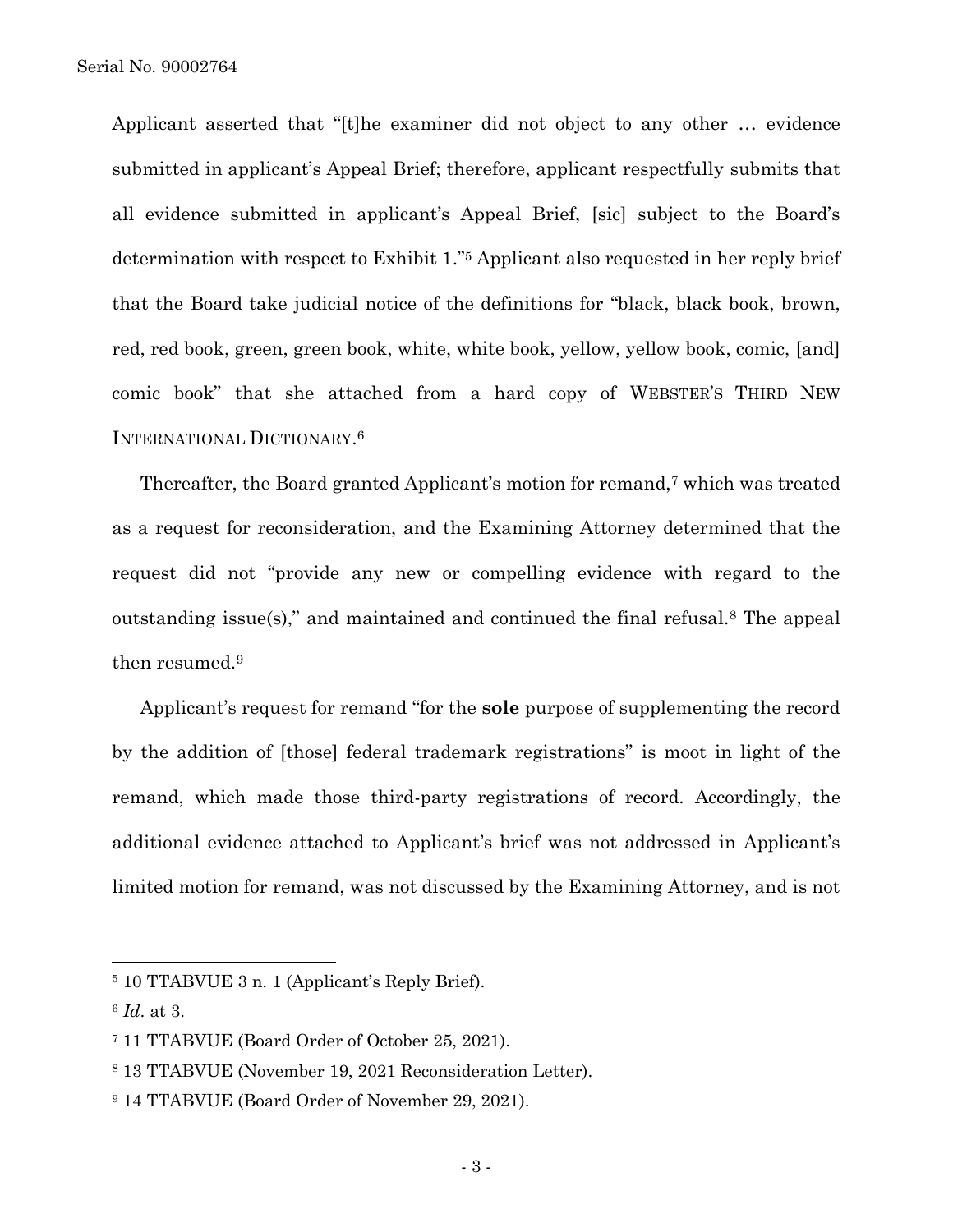part of the record. We therefore do not consider it. *Midwest Gaming & Entm't LLC*, 106 USPQ2d 1163, 1165 n.3 (TTAB 2013) (new evidence submitted with reply brief is "untimely and therefore not part of the record for this case"); *In re Wada*, 48 USPQ2d 1689 n.2 (TTAB 1998) (evidence submitted with reply brief not considered), *aff'd*, 194 F.3d 1297, 52 USPQ2d 1539 (Fed. Cir. 1999).

As to Applicant's request that we take judicial notice of the definitions for "black, black book, brown, red, red book, green, green book, white, white book, yellow, yellow book, comic, [and] comic book," it is well-established that the Board may take judicial notice of dictionary definitions, and we do so here. *See, e.g., In re Red Bull GmbH*, 78 USPQ2d 1375, 1378 (TTAB 2006) ("The Board has a long history of taking judicial notice of definitions excerpted from print dictionaries and submitted after appeal.").

### II. Likelihood of Confusion

We base our determination under Section 2(d) on an analysis of all of the probative facts in evidence that are relevant to the factors bearing on the likelihood of confusion. *In re E. I. du Pont de Nemours & Co.*, 476 F.2d 1357, 177 USPQ 563, 567 (CCPA 1973) (setting forth factors to be considered, referred to as "*DuPont* factors"), cited in *B&B Hardware, Inc. v. Hargis Indus., Inc.*, 575 U.S. 138, 113 USPQ2d 2045, 2049 (2015). *See also In re Majestic Distilling Co.*, 315 F.3d 1311, 65 USPQ2d 1201, 1203 (Fed. Cir. 2003). "In discharging this duty, the thirteen *DuPont* factors 'must be considered' 'when [they] are of record.'" *In re Guild Mortg. Co.*, 912 F.3d 1376, 129 USPQ2d 1160, 1162 (Fed. Cir. 2019) (quoting *In re Dixie Rests. Inc.*, 105 F.3d 1405, 41 USPQ2d 1531, 1533 (Fed. Cir. 1997) and *DuPont*, 177 USPQ at 567). "Not all *DuPont* factors are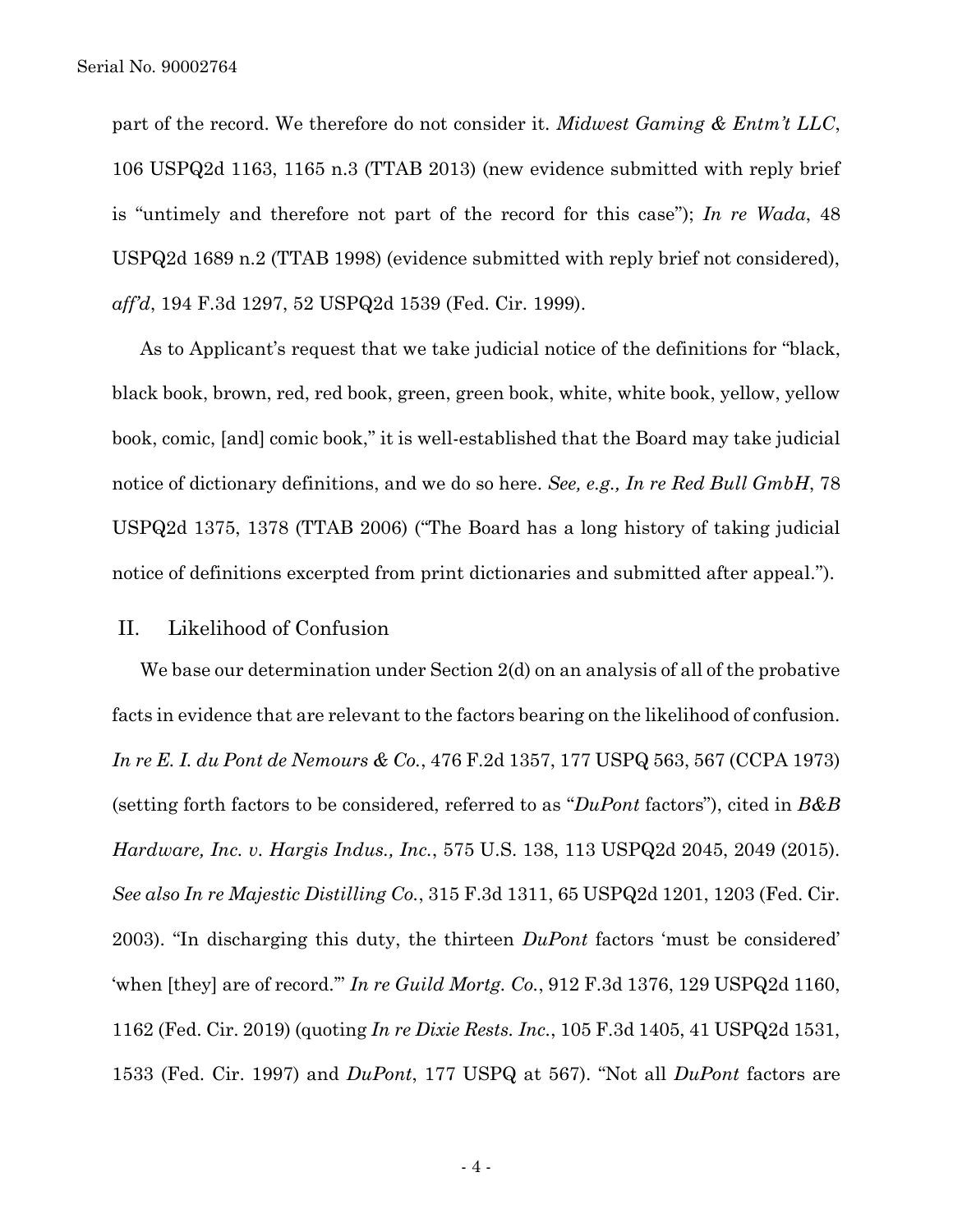#### Serial No. 90002764

relevant in each case, and the weight afforded to each factor depends on the circumstances. Any single factor may control a particular case." *Stratus Networks, Inc. v. UBTA-UBET Commc'ns Inc.*, 955 F.3d 994, 2020 USPQ2d 10341, at \*3 (Fed. Cir. 2020) (citing *Dixie Rests*., 41 USPQ2d at 1533).

"Two key factors in every Section 2(d) case are the first two factors regarding the similarity or dissimilarity of the marks and the goods or services, because the 'fundamental inquiry mandated by  $\S 2(d)$  goes to the cumulative effect of differences in the essential characteristics of the goods and differences in the marks.'" *In re Embiid*, 2021 USPQ2d 577, at \*10 (TTAB 2021) (quoting *Federated Foods, Inc. v. Fort Howard Paper Co.*, 544 F.2d 1098, 192 USPQ 24, 29 (CCPA 1976)); *In re Chatam Int'l Inc.*, 380 F.3d 1340, 71 USPQ2d 1944, 1945-46 (Fed. Cir. 2004). *See also In re i.am.symbolic, llc*, 866 F.3d 1315, 123 USPQ2d 1744, 1747 (Fed. Cir. 2017) ("The likelihood of confusion analysis considers all *DuPont* factors for which there is record evidence but 'may focus … on dispositive factors, such as similarity of the marks and relatedness of the goods.'") (quoting *Herbko Int'l, Inc. v. Kappa Books, Inc.*, 308 F.3d 1156, 64 USPQ2d 1375, 1380 (Fed. Cir. 2002)).

A. Comparison of the Goods and Channels of Trade

We begin with the second *DuPont* factor, which concerns the "similarity or dissimilarity and nature of the goods … as described in an application or registration...," and the third *DuPont* factor, which concerns the "similarity or dissimilarity of established, likely-to-continue trade channels." *DuPont*, 177 USPQ at 567; *Stone Lion Capital Partners, LP v. Lion Capital LLP*, 746 F.3d 1317, 110 USPQ2d 1157, 1161 (Fed. Cir. 2014). We make our determination based on the goods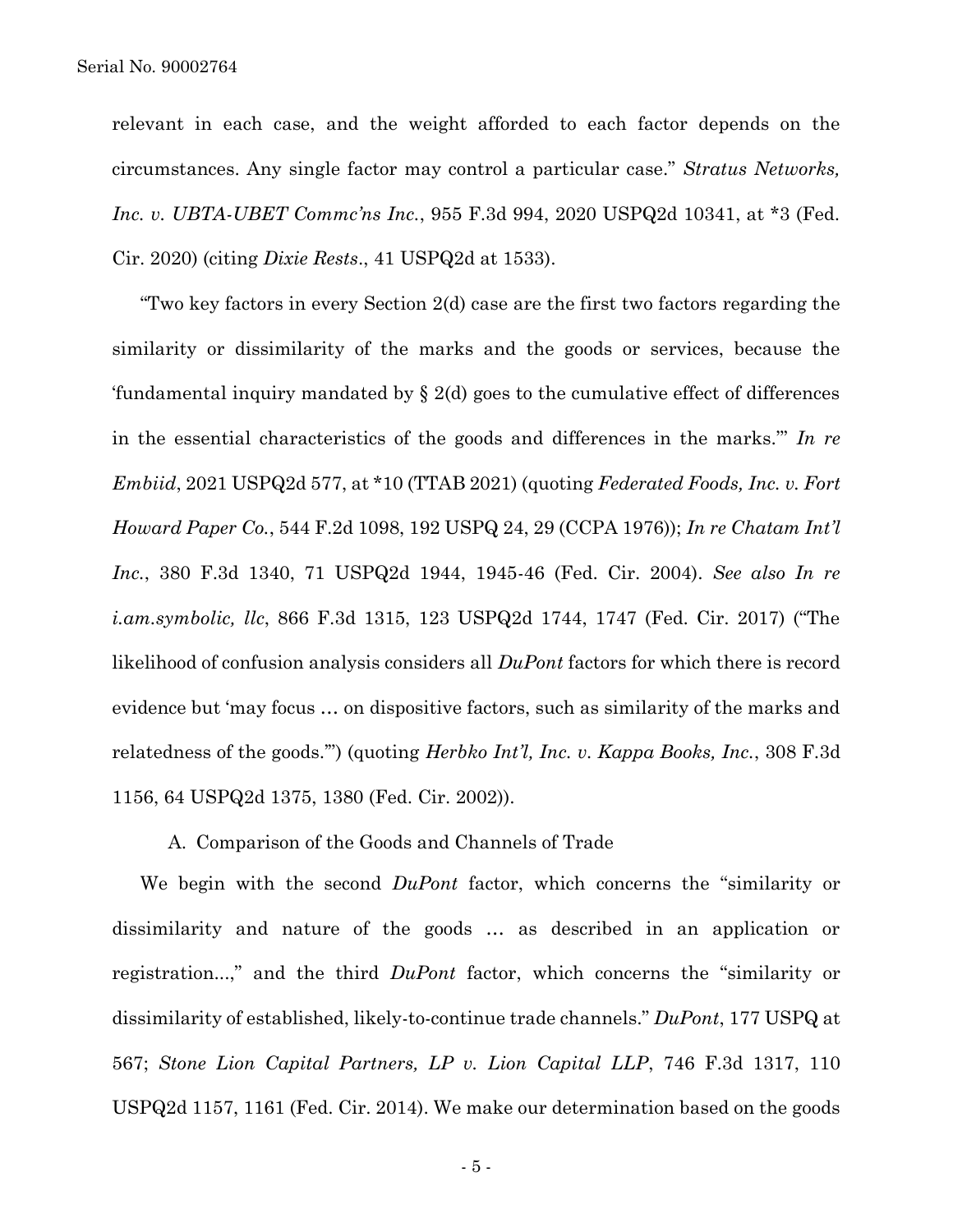as they are identified in the applications and cited registrations. *In re i.am.symbolic, llc*, 866 F.3d 1315, 123 USPQ2d 1744, 1749 (Fed. Cir. 2017).

The Registration identifies "cartoon science fiction books and comic books," and the Application identifies "a series of fiction books for teen girls, excluding cartoon science fiction books and comic books."

"The Examining Attorney contends that the goods at issue are "highly related" because "applicant and registrant are both providing fiction books."<sup>10</sup> Additionally, she made of record various third-party use-based registrations of marks that identify both fiction books and comic books.<sup>11</sup> For example:

- Registration No. 4272871 includes a "series of fiction works, namely, novels and books" and "comic books";<sup>12</sup>
- Registration No. 4905707 includes a "series of fiction books" and "comic books";<sup>13</sup>
- Registration No. 5065275 includes a "series of fiction books," "story books" and "comic books";<sup>14</sup>
- Registration No. 5638274 includes "fiction books" and "comic books";<sup>15</sup> and

<sup>10</sup> 8 TTABVUE 9 (Examining Attorney's Brief).

<sup>11</sup> October 28, 2020 Final Office Action, TSDR at pp. 8-61).

<sup>12</sup> *Id*. at pgs. 11-13.

<sup>13</sup> *Id*. at pgs. 25-27.

<sup>14</sup> *Id*. at pgs. 28-30.

<sup>15</sup> *Id*. at pgs. 31-33.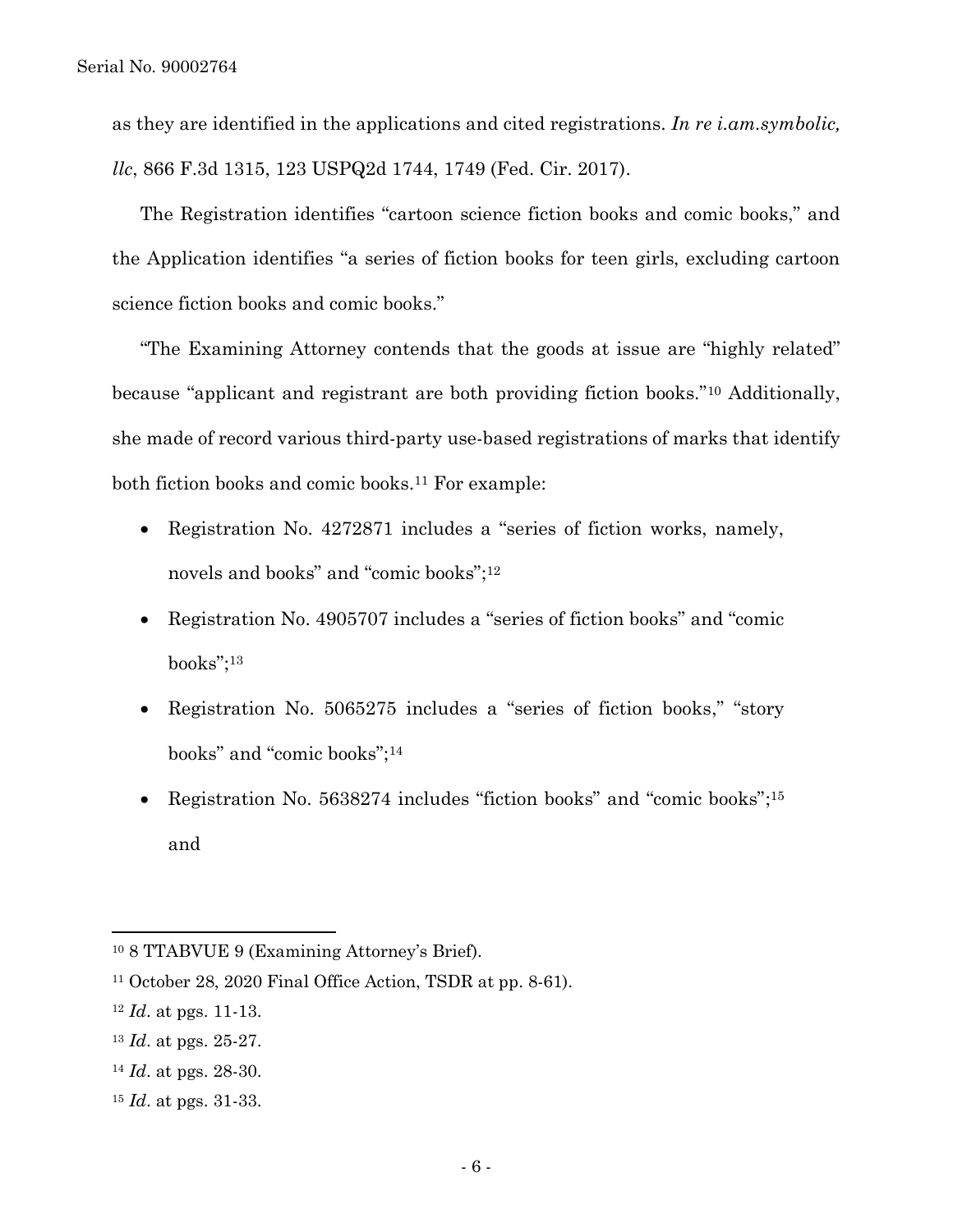• Registration No. 5590881 includes "non-fiction books on a variety of topics" and "comic books."<sup>16</sup>

"While not evidence of use of the marks therein, third-party registrations may serve to suggest that the parties' goods are of a type which may emanate from a single source." *DeVivo v. Ortiz*, 2020 USPQ2d 10153, \*13 (TTAB 2020); *see also Hewlett-Packard Co. v. Packard Press, Inc.*, 281 F.3d 1261, 62 USPQ2d 1001, 1004 (Fed. Cir. 2002) (evidence that "a single company sells the goods and services of both parties, if presented, is relevant to a relatedness analysis"); *In re Mucky Duck Mustard Co.*, 6 USPQ2d 1467, 1467 n.6 (TTAB 1988); *In re Albert Trostel & Sons Co.*, 29 USPQ2d 1783, 1785-86 (TTAB 1993).

Applicant asserts that "none" of the third-party registrations made of record by the Examining Attorney "contain such specific limitations as 'science fiction' and 'fiction for teen girls' that are present in this case." <sup>17</sup> "To the contrary," she contends, "the references cited by the examiner use more general identifications than those used in the application or the cited registrations."<sup>18</sup> Specifically, "only one of the cited registrations included science fiction-related books (Reg. No. 6142305 …), but even that registration did not also cover *cartoon science fiction books*."<sup>19</sup>

Applicant's argument is unavailing because "a registration that describes goods broadly is presumed to encompass all goods or services of the type described," *In re* 

<sup>16</sup> *Id*. at 37-40.

<sup>17</sup> 10 TTABVUE 7 (Applicant's Reply Brief).

<sup>18</sup> *Id*.

<sup>19</sup> *Id*. (emphasis in original).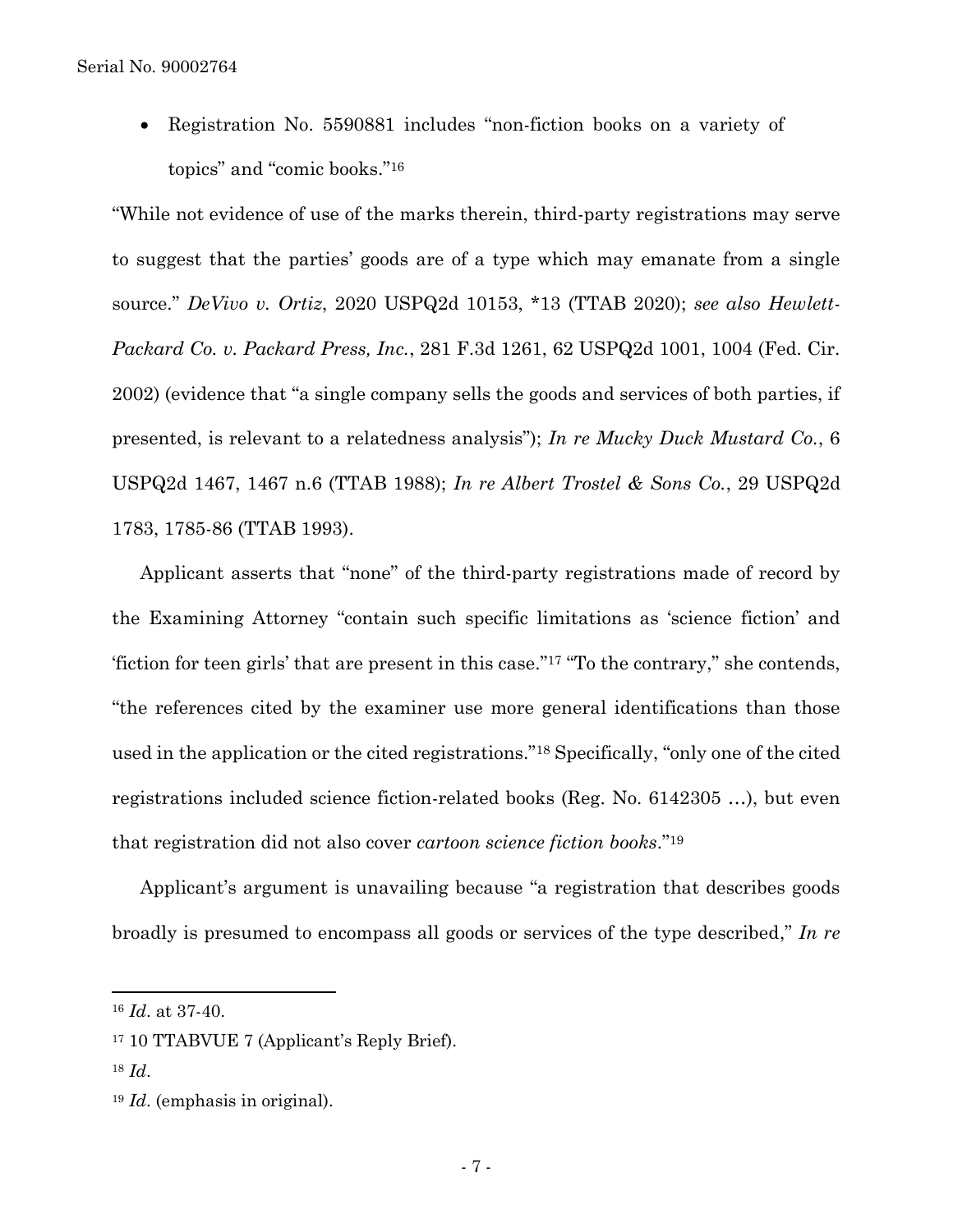*Country Oven, Inc.*, 2019 USPQ2d 443903, at \*9 (TTAB 2019), and "[j]ust as we must consider the full scope of the goods and services as set forth in the application and registration under consideration, we must consider the full scope of the goods and services described in a third-party registration." *Id.* Hence, the term "fiction books" in the third-party registrations must be read to include "fiction books for teen girls," and the term "fiction books" in the third-party registrations must be read to include "cartoon science fiction books."

Applicant also argues that "Registrant's mark and Applicant's mark are used with different types of goods" because "girls' fiction and comic books are widely different genres. They are not likely to be confused by the public nor is an overlapping segment of the public likely to encounter or be interested in girls' [sic] oriented fiction and science fiction comic books."<sup>20</sup> According to Applicant, "[r]eaders well understand that publications vary significantly by genre. And readers are well able to distinguish genres when searching publications."<sup>21</sup>

Applicant, however, did not provide any evidence to support her contention that girls' fiction is a genre that is "widely different" from comics, particularly fictional comics, and "'attorney argument is no substitute for evidence.'" *In re OEP Enters., Inc.*, 2019 USPQ2d 309323, at \*15 (TTAB 2019) (quoting *Cai v. Diamond Hong., Inc.*, 901 F.3d 1367, 127 USPQ2d 1797, 1799 (Fed. Cir. 2018) (internal quotation omitted)). Naturally, consumers will be able to distinguish Applicant's goods from those in the

<sup>20</sup> 6 TTABVUE 10-11 (Applicant's Brief).

<sup>21</sup> *Id*. at 7.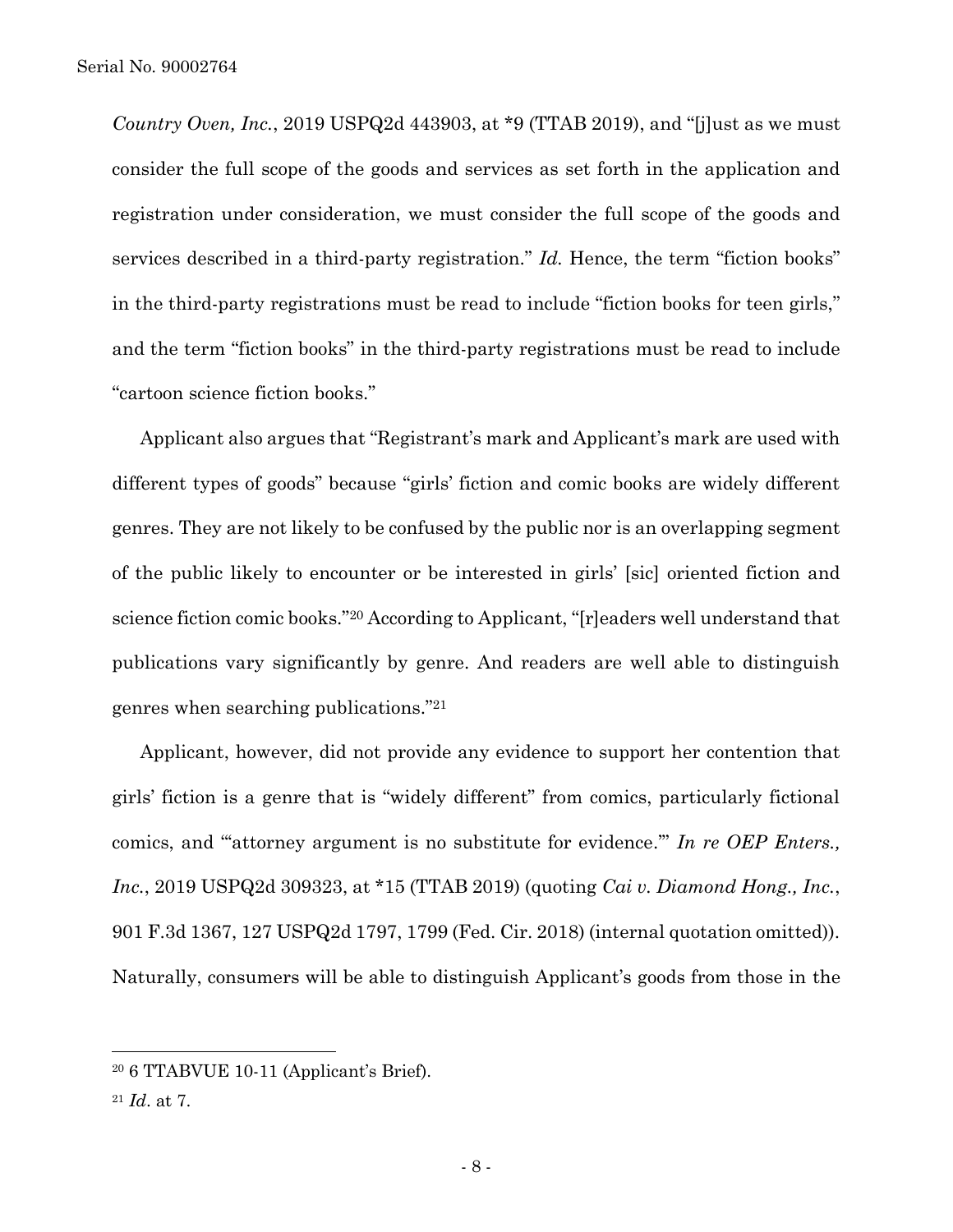cited registration; however, that is not the test. Rather, and as noted, the test is whether consumers will be able to distinguish the source of Applicant's goods from those of Registrant. *See, e.g., Hydra Mac, Inc. v. Mack Trucks, Inc.*, 507 F.2d 1399, 184 USPQ 351 (CCPA 1975) ("[T]he confusion found to be likely is not as to the products but as to their source.") (citation omitted); *In re Anderson*, 101 USPQ2d 1912, 1919 (TTAB 2012) (same).

Applicant asserts that "[m]eaningful differences between the products and services are often cited as a factor tending to negate…confusion, even when the products are superficially within the same category," quoting *Matrix Motor Co., Inc. v. Toyota Jidosha Kabushiki*, 290 F. Supp. 2d 1083, 1092 (C.D. Cal. 2003).<sup>22</sup> However, the record does not support Applicant's contention that there are meaningful differences between its goods as identified in the Application and those in the Registration. Instead, we find the similar nature of the goods, on their face, buttressed by the third-party registration evidence, sufficient to show the relatedness of Applicant's and Registrant's goods.

Applicant also argues, citing *In re St. Helena Hosp.*, 774 F.3d 747, 754, 113 USPQ2d 1082, 1087 (Fed. Cir. 2014) and *In re Princeton Tectonics, Inc.*, 95 USPQ2d 1509 (TTAB 2010), that "[w]here as here, the types of goods in question are not generally recognized as having a common source of origin, the examiner is required to show 'something more' than the mere fact that the goods are sometimes offered

<sup>22</sup> *Id.* at 13.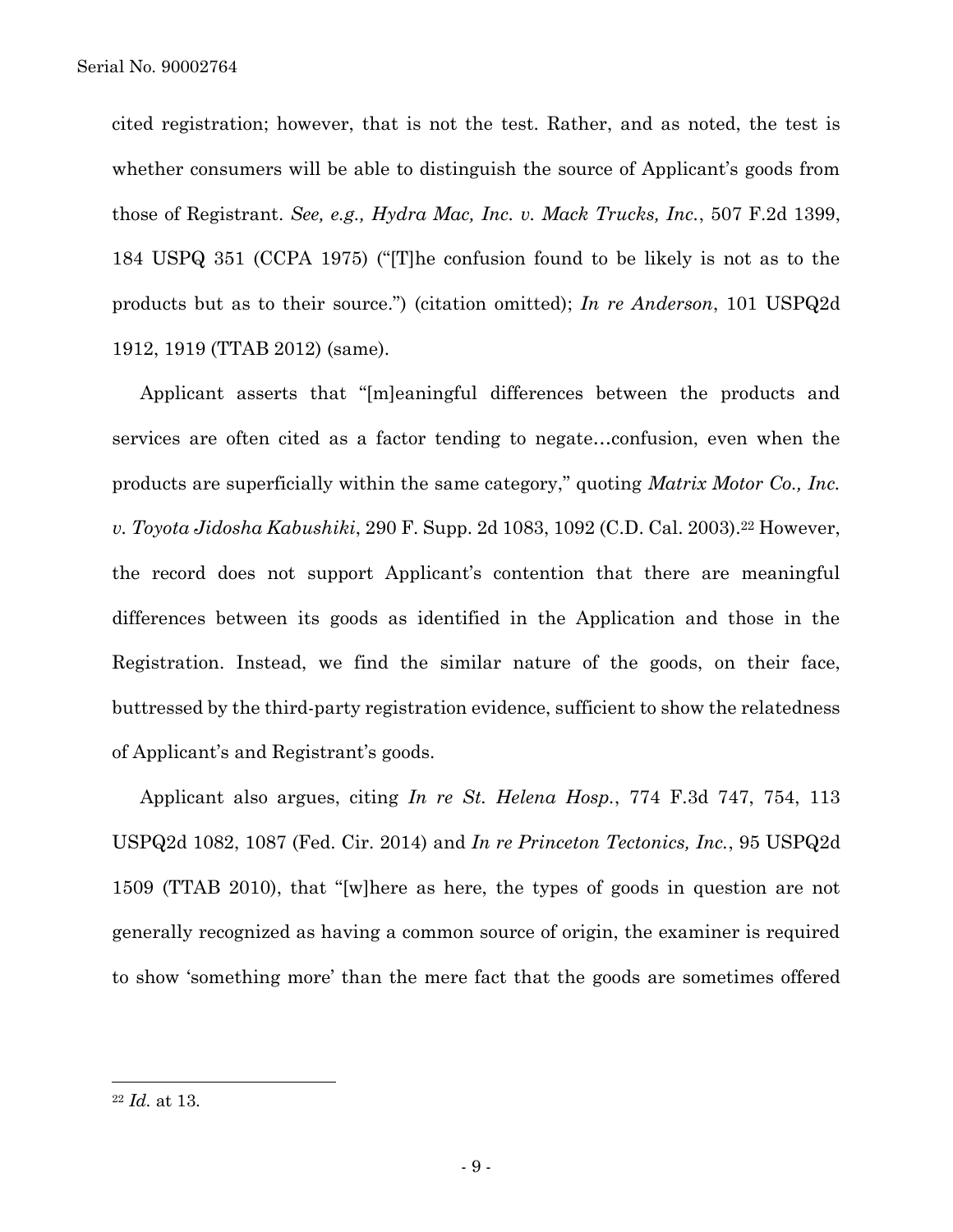together by the same source."<sup>23</sup> Applicant's reliance on *In re St. Helena Hosp*. is misplaced. "Something more" is only required in the context of comparing goods versus services, not goods versus goods, and then only where the relationship between such goods and services is obscure or less evident. *See In re St. Helena Hosp., supra*; *see also In re Country Oven, Inc*., 2019 USPQ2d 443903, \*13 (TTAB 2019). Applicant's reliance on *In re Princeton Tectonics* also is misplaced. Unlike in that case where there was insufficient evidence showing that the respective goods, i.e., "personal headlamps" vis-à-vis "electric lighting fixtures," emanate from a common source. To the contrary, the third-party registration evidence shows that it is common for fiction books, regardless of type, as well as comic books, to emanate from a single source under the same mark.

Finally, Applicant asserts that "even assuming *arguendo* that the goods were sufficiently related and it was common place for such goods to emanate from the same source, the law requires that it be plausible that the same source would publish the very different publications here under a such a similar name as BLACK DIAMOND."<sup>24</sup> Applicant does not cite any authority for its publication plausibility argument, nor are we are aware of any such authority. In fact, the goods do not have to be identical or even competitive in order to find that there is a likelihood of confusion. *In re Iolo Techs.*, LLC, 95 USPQ2d 1498, 1499 (TTAB 2010); *In re G.B.I. Tile & Stone, Inc*., 92 USPQ2d 1366, 1368 (TTAB 2009).

<sup>23</sup> 10 TTABVUE 6 (Applicant's Reply Brief).

<sup>24</sup> *Id.* at 8-9.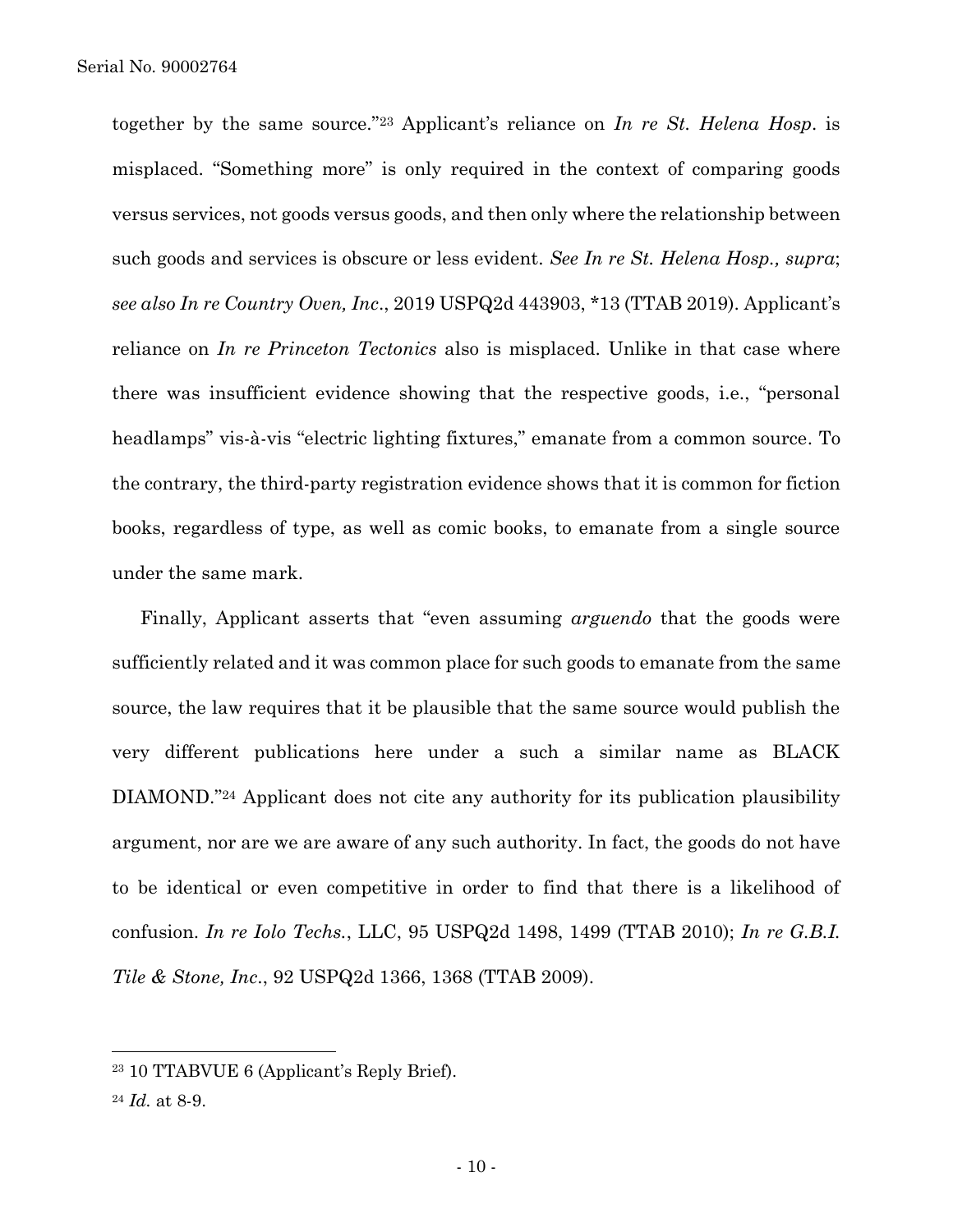Regarding trade channels, the Examining Attorney points out that "in the absence of trade channel limitations in the goods under the registered mark, as in the case here, it may be presumed that the goods under the registered mark are offered in all customary trade channels and are available to the same class of customers of fiction books."<sup>25</sup> See *Citigroup v. Capital City Bank Grp.*, 98 USPQ2d at 1261; *In re Jump Designs LLC*, 80 USPQ2d 1370, 1374 (TTAB 2006).

Applicant does not disagree, but asserts that "the channels of trade … dictate that such different genres are sold in different locations in physical or electronic stores."<sup>26</sup> Applicant thus concedes that Applicant's and Registrant's goods may be sold in the typical trade channels of physical or electronic stores. The contention that the respective goods "are sold in different locations" of such stores, however, is, once again, unsupported. *See OEP Enters.,* 2019 USPQ2d 309323, at \*15.

Applicant, citing *Bd. of Regents of Univ. of Wisc. Sys.* v. *Phoenix Int'l. Software, Inc.*, 653 F.3d 448, 99 USPQ2d 1571 (7th Cir. 2011), further asserts that "[i]t is error for the Examining Attorney to ignore easily assessible evidence of the actual use of the marks as irrelevant."<sup>27</sup> Applicant contends that "it is clear from the public Internet record that the goods in the Cited Registration are distinctly different from Applicant's respective goods, … that the parties' goods are in entirely separate and unique market segment," and that "looking at the parties' actual goods and their

<sup>25</sup> 8 TTABVUE 11 (Examining Attorney's Brief).

<sup>26</sup> 10 TTABVUE 9 (Applicant's Reply Brief).

<sup>27</sup> *Id.* at 19.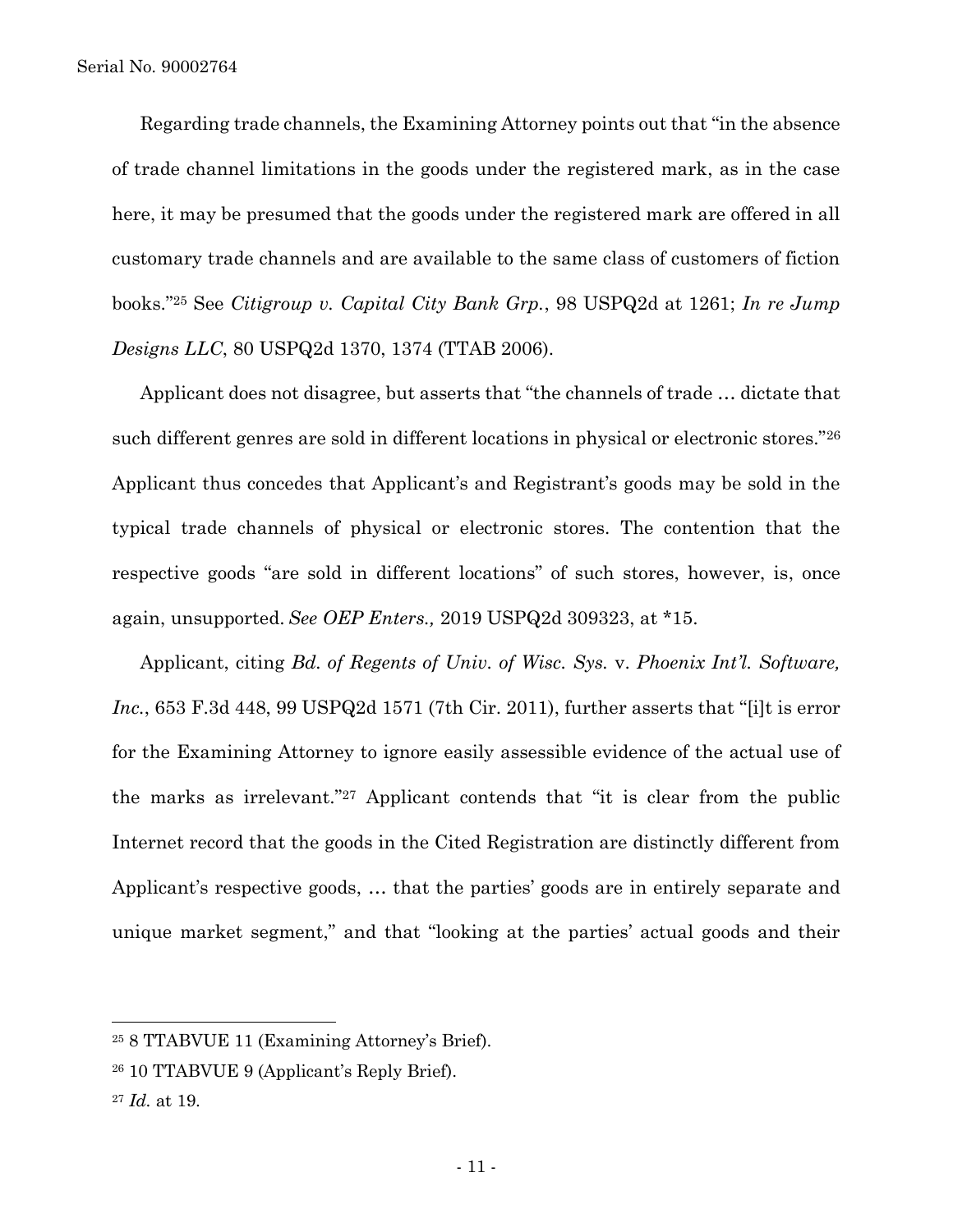marketing techniques as shown by the parties' websites, helps further confirm that

confusion is unlikely to occur." <sup>28</sup> Applicant elaborates:<sup>29</sup>

[T]the public Internet evidence of Applicant's actual use (partially reproduced below) further emphasizes the fact that the market and purchasers of the applied-for goods are different from those of Registrant. Applicant's website, blog, and the books' cover pages contain logos and narratives that appeal to a narrow group of consumers, namely, teen girls. Applicant's website, blog, and books celebrate girls of color through the characters in the books, as Black Diamonds or precious gems in a world that does not value the worth of black girls or girls of color. Applicant uses "black diamond" as a metaphor for the challenges teen girls must navigate in life the way a skier navigates a black diamond ski slope. In fact, Applicant owns and uses the following

design logo  $\blacktriangledown$  in connection with the applied-for goods in the marketplace (U.S. Reg. No. 6,205,557; 2/4/2021 Request for Reconsideration, TSDR Pgs. 27-28). The unique design logo, which depicts a girl navigating a black diamond ski slope further engages and appeals to young girls.



<sup>28</sup> *Id*. at 15, 19-20.

<sup>29</sup> *Id*. at 16-19.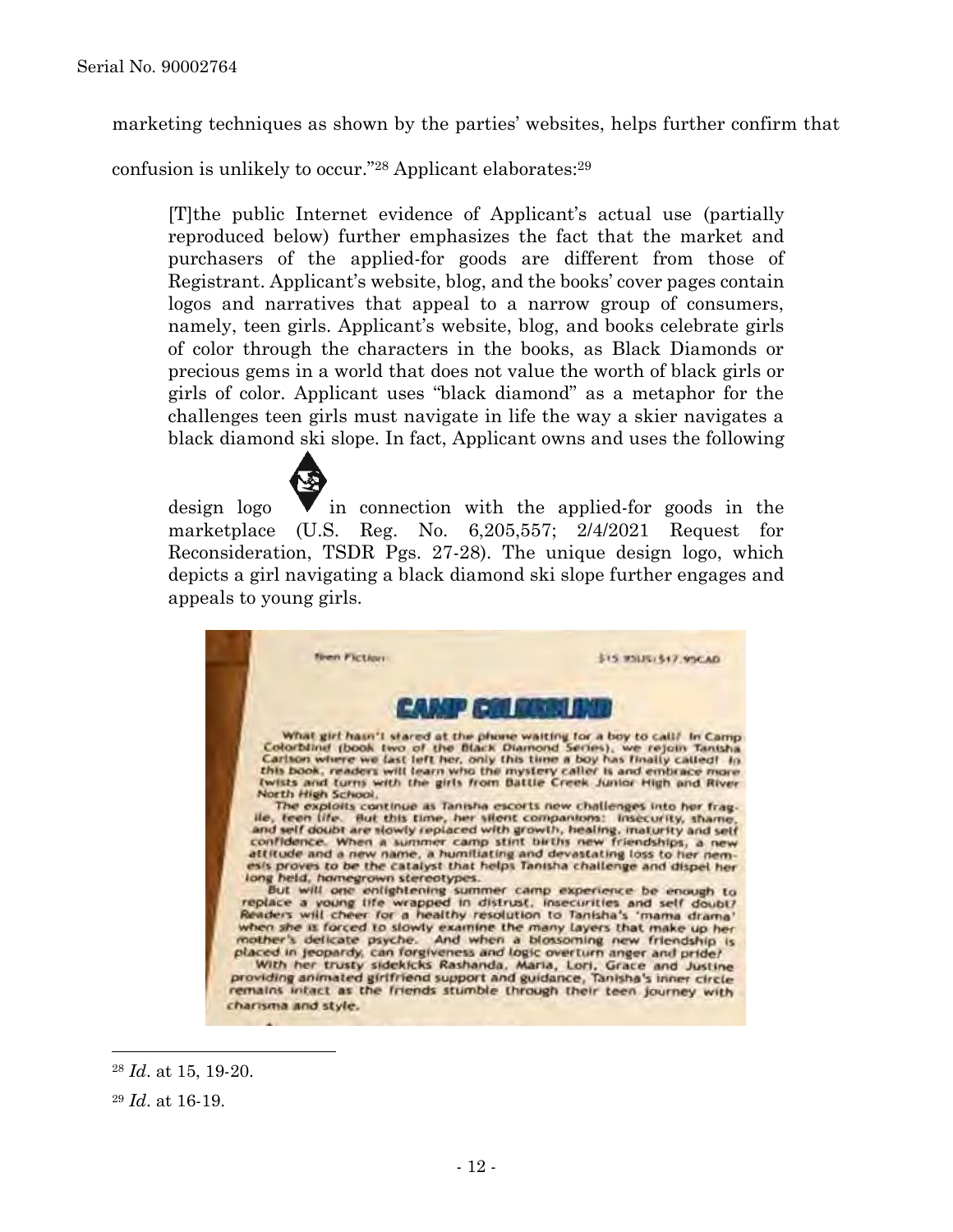# [First Image Continued]

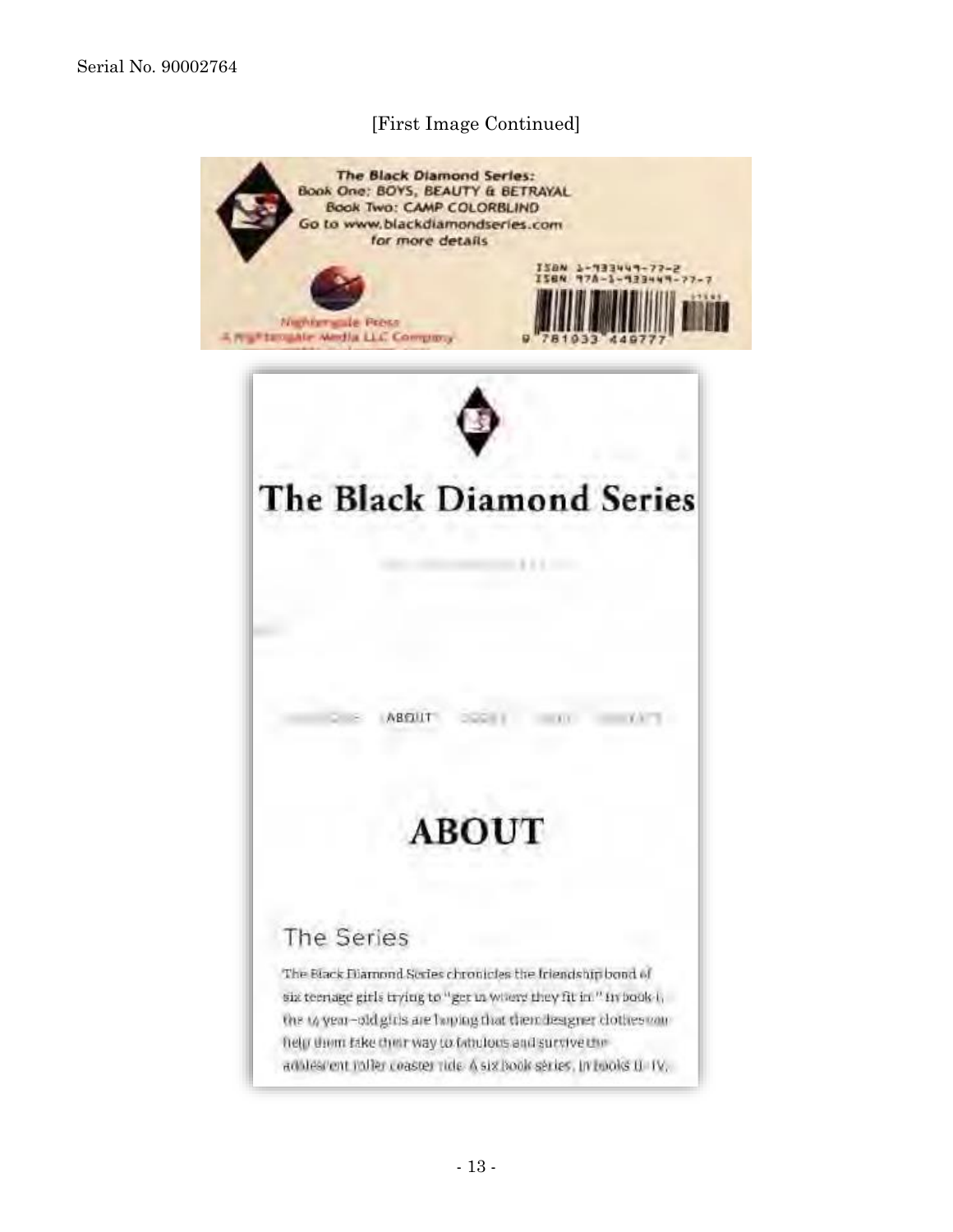On the other hand, Registrant's actual use (4/28/2021 Request for Reconsideration, TSDR Pg. 16; 10/6/2020 Office Action Response, TSDR Pgs. 49-61) … confirms that the goods are directed to a group of consumers unlikely to overlap with devotees of girls oriented fiction, namely, those interested in science fiction comic and graphic books. Registrant uses comic book covers that highlight extraterrestrial creatures and space atmosphere that further highlights that the goods are science fiction comic and graphic books:



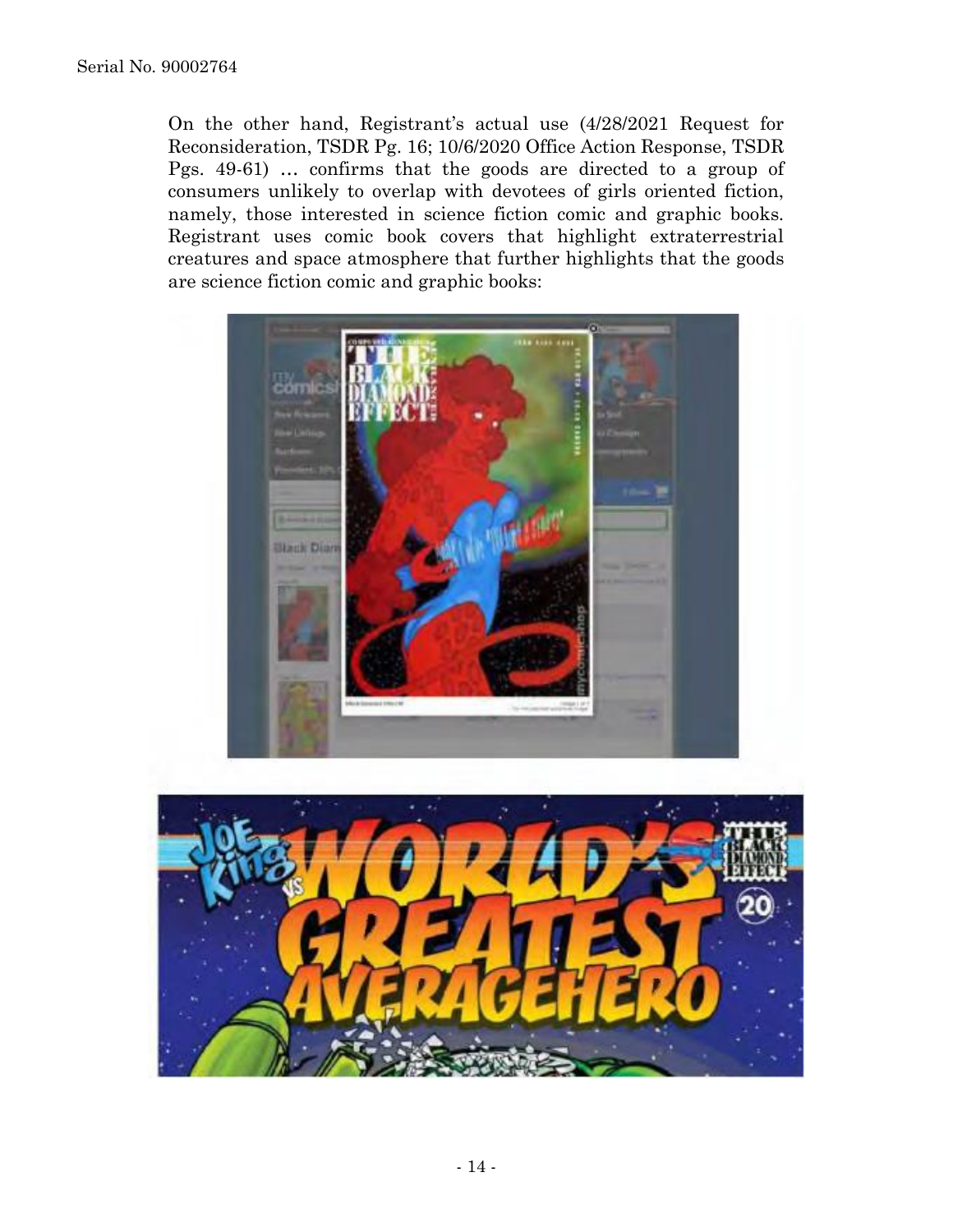Applicant's reliance on *Bd. of Regents of Univ. of Wisc. Sys.* v. *Phoenix Int'l. Software, Inc.*, *supra,* a Seventh Circuit case, for its contention that "[i]t is error for the Examining Attorney to ignore easily assessible evidence of the actual use of the marks as irrelevant,"<sup>30</sup> is misplaced. While other circuits may follow a different rule, the Federal Circuit has explained that "[t]he authority is legion that the question of registrability of an applicant's mark must be decided on the basis of the identification of goods set forth in the application **regardless of what the record may reveal as to the particular nature of an applicant's goods, the particular channels of trade or the class of purchasers to which sales of the goods are directed**." *Octocom Sys., Inc. v. Hous. Comput. Servs. Inc.*, 918 F.2d 937, 16 USPQ2d 1783, 1787 (Fed. Cir. 1990) (emphasis added) (citing *Squirtco v. Tomy Corp.*, 697 F.2d 1038, 1042, 216 USPQ 937, 940 (Fed. Cir. 1983), *Tuxedo Monopoly, Inc. v. Gen. Mills Fun Grp., Inc.*, 648 F.2d 1335, 1337, 209 USPQ 986, 988 (CCPA 1981), and eight other cases).

Applicant argues that its goods are limited to "fiction for teen girls," and that it is an error for the examiner to broaden such clear limitations in the effort to find a sufficient relatedness of the goods."<sup>31</sup> This argument is also misplaced because the identification of goods in the Application has no limitations as to classes of consumers. Although Applicant intended audience is teen girls, and its identification of goods reflects that intention, the identification does not limit purchasers to non-teen girls. Applicant's goods may therefore be purchased by anyone interested in the topics or

<sup>30</sup> 10 TTABVUE 19 (Applicant's Reply Brief).

<sup>31</sup> *Id.* at 7.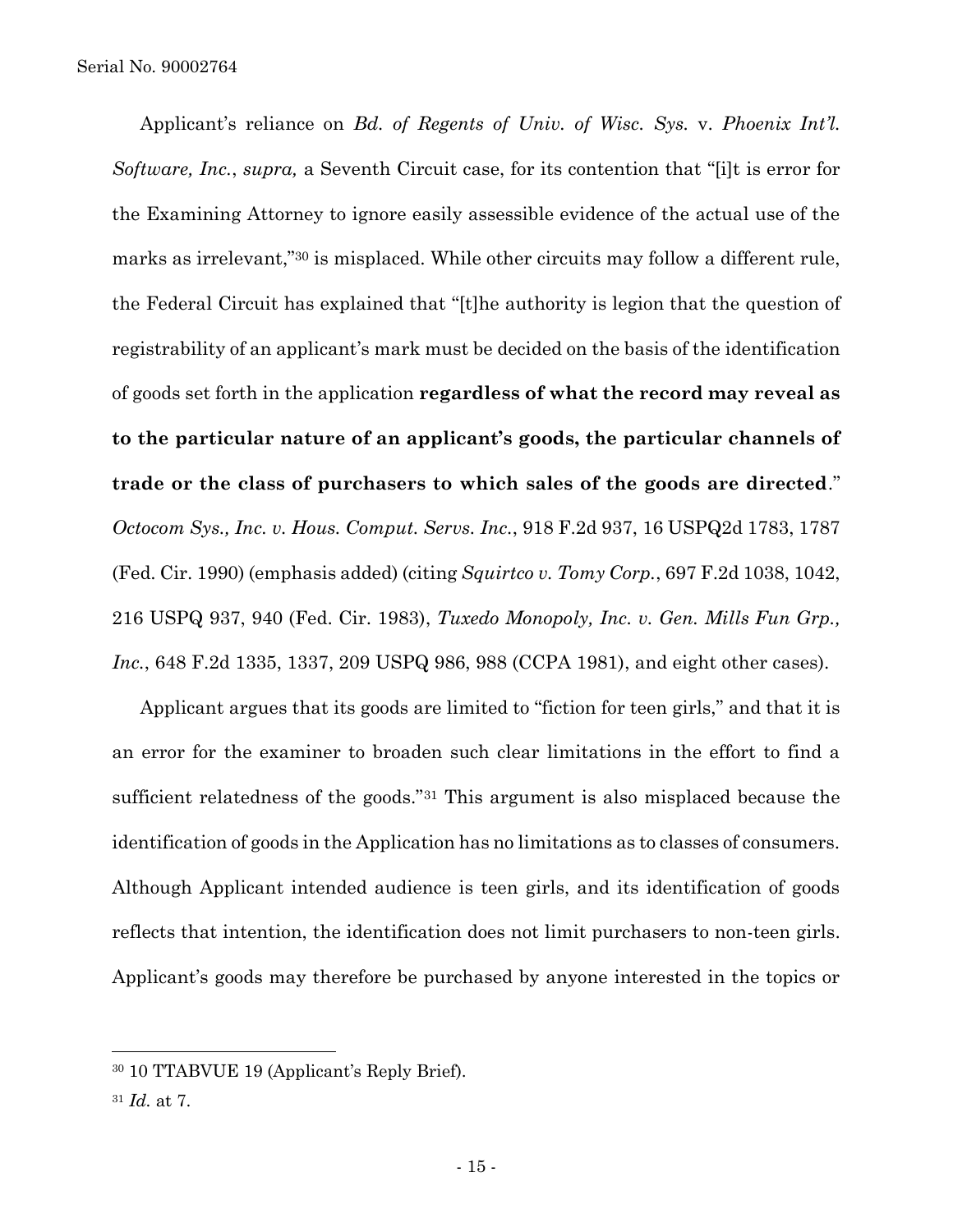stories in Applicant's books. Registrant's consumers at least overlap with those of Applicant.

In view of the foregoing, we find that the second and third *DuPont* factors weigh in favor of finding a likelihood of confusion.

B. Comparison of the Marks

The first *DuPont* factor considers the "similarities or dissimilarities of the marks in their entireties as to appearance, sound, connotation and commercial impression." *DuPont*, 177 USPQ at 567; *Stone Lion*, 110 USPQ2d at 1160; *Palm Bay Imps., Inc. v. Veuve Clicquot Ponsardin Maison Fondee En 1772*, 396 F.3d 1369, 73 USPQ2d 1689, 1692 (Fed. Cir. 2005). "Similarity in any one of these elements may be sufficient to find the marks confusingly similar." *In re Inn at St. John's, LLC*, 126 USPQ2d 1742, 1746 (TTAB 2018) (quoting *In re Davia*, 110 USPQ2d 1810, 1812 (TTAB 2014)), *aff'd mem.*, 777 F. App'x 516 (Fed. Cir. 2019).

Our focus is on the recollection of the average purchaser, who normally retains a general, rather than specific, impression of trademarks. *Inter IKEA Sys. B.V. v. Akea, LLC*, 110 USPQ2d 1734, 1740 (TTAB 2014); *In re Assoc. of the U.S. Army*, 85 USPQ2d 1264, 1268 (TTAB 2007). The average purchaser of Applicant's goods are consumers interested in "fiction books for teen girls," and the average purchaser of Registrant's goods are consumers interested in "cartoon science fiction books and comic books."

Consumers may not necessarily encounter the marks in close proximity and must rely upon their recollections of them over time. *In re Mucky Duck Mustard*, 6 USPQ2d 1467, 1468 (TTAB 1988). As such, "marks must be considered in light of the fallibility of memory and not on the basis of side-by-side comparison." *St. Helena Hosp.*, 113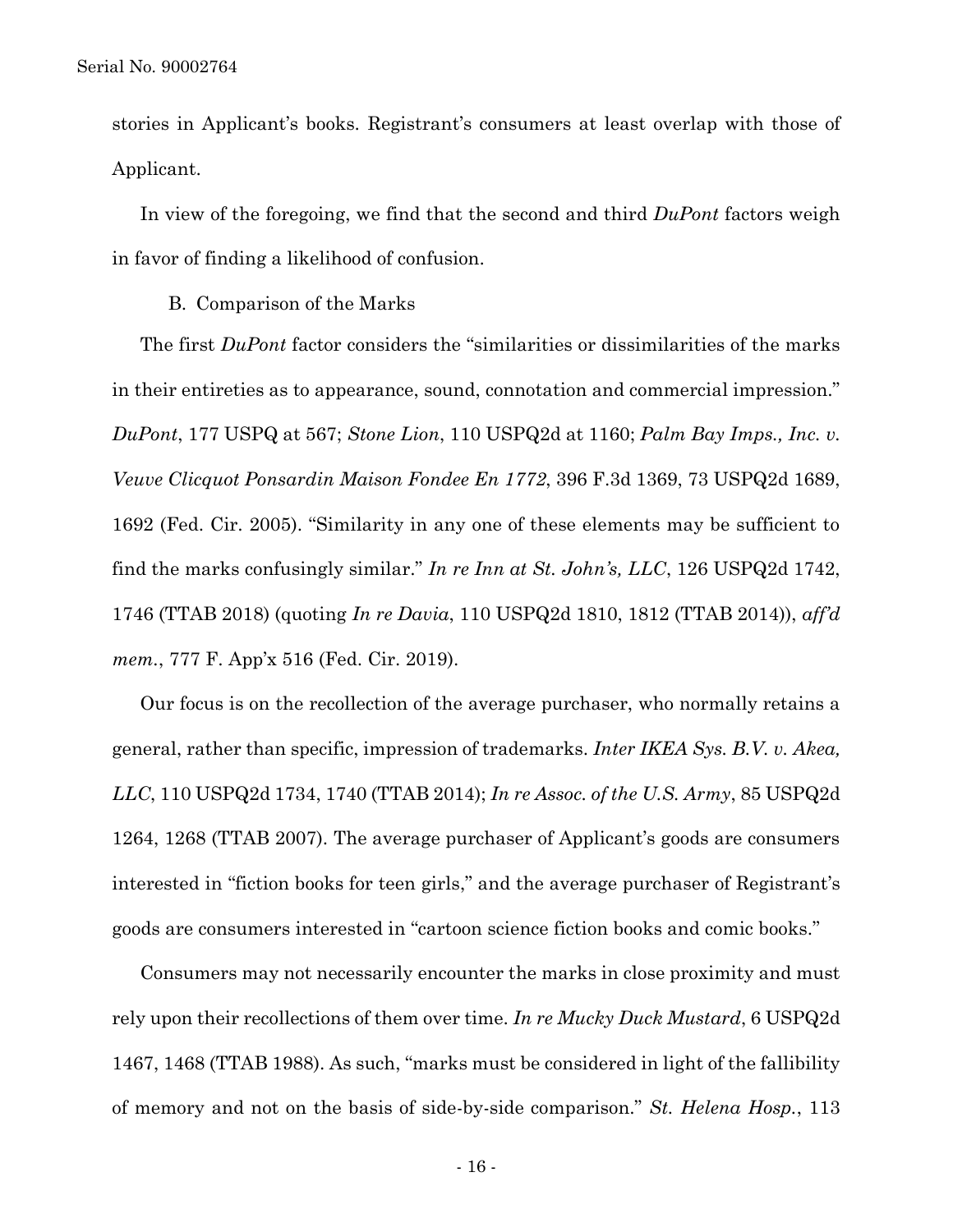USPQ2d at 1085.

The Examining Attorney asserts that Applicant's mark THE BLACK DIAMOND SERIES is similar to Registrant's THE BLACK DIAMOND EFFECT mark "because they both contain the identical phrase BLACK DIAMOND," thus creating a similar overall commercial impression.<sup>32</sup> She also asserts that the final word in Applicant's mark, "SERIES," is descriptive or generic of Applicant's goods and has been disclaimed, and that "disclaimed matter that is descriptive of or generic for a party's goods is typically less significant or less dominant when comparing marks."<sup>33</sup> *See In re Detroit Athletic Co.*, 903 F.3d 1297, 1305, 128 USPQ2d 1047, 1050 (Fed. Cir. 2018) (citing *In re Dixie Rests., Inc.*, 105 F.3d 1405, 1407, 41 USPQ2d 1531, 1533-34 (Fed. Cir. 1997)); TRADEMARK MANUAL OF EXAMINING PROCEDURE (TMEP) § 1207.01(b)(viii).

Applicant, on the other hand, argues that the respective marks "are different in sight, sound, connotation and overall commercial impression owing to the differences in the third word of each mark…."<sup>34</sup> She elaborates:

"EFFECT" means, among other things, "a distinctive impression" or "power to bring about a result." Here, THE BLACK DIAMOND EFFECT has a sci-fi connotation, namely, an unknown "effect" from the black diamond. The inclusion of EFFECT in the Cited Mark fundamentally changes the sight, sound, and meaning of the mark as a whole. THE BLACK DIAMOND SERIES, on the other hand, contains the term SERIES, which sounds, means, and looks different from EFFECT. "SERIES" has different meanings than "EFFECT," such as "a number of things or events of the same class coming one after another in spatial

<sup>32</sup> 8 TTABVUE 7 (Examining Attorney's Brief).

<sup>33</sup> *Id*. at 8.

<sup>34</sup> 6 TTABVUE 6 (Applicant's Brief).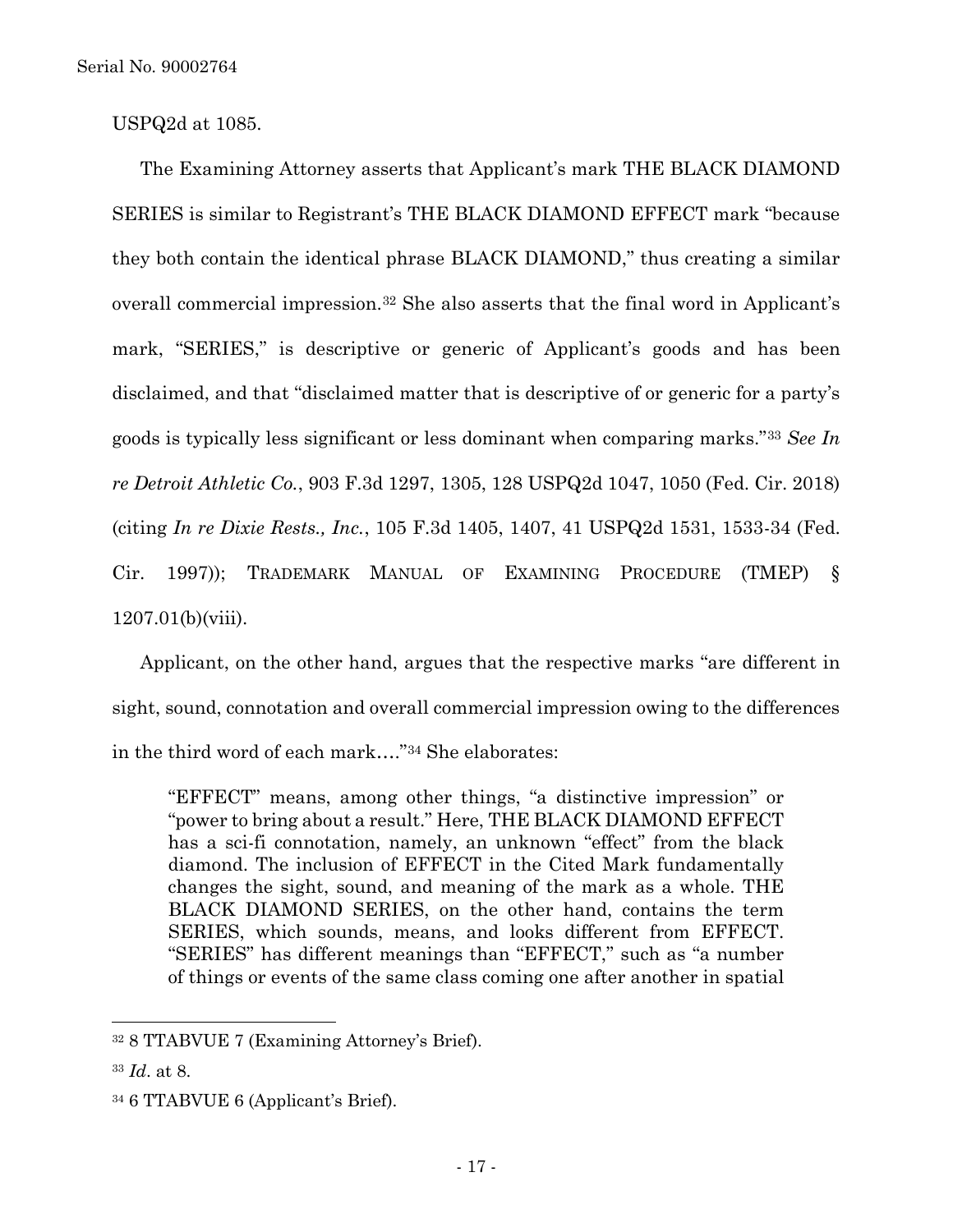l

or temporal succession."<sup>35</sup>

For some reason, Applicant relies on definitions that are not as appropriate as other definitions shown in the listings it provided. For example, a more relevant definition of "effect" in this context is "an event, condition, or state of affairs that is produced by a cause," and the more relevant definition for "series" in the context of Applicant's series of books is "a succession of volumes or issues published with related subjects or authors, similar format and price, or continuous numbering."<sup>36</sup>

Applicant's argument pertains to the fourth word in the mark (SERIES), not the third (DIAMOND). Both marks include the same first three words "THE BLACK DIAMOND." In any event, we disagree that the inclusion of "EFFECT" in Registrant's mark THE BLACK DIAMOND EFFECT "fundamentally changes its sight, sound, and meaning … as a whole," even when the apt definitions are used. Instead, we find that while there are some differences in these characteristics, the marks are, overall, more similar than dissimilar, and their respective connotations are complementary. "SERIES" in Applicant's mark simply describes Applicant's goods, a "series of fiction books"; it is not source identifying. And "EFFECT" in Registrant's mark connotes an event or condition caused by THE BLACK DIAMOND. Consumers, therefore, are likely to perceive Registrant's mark THE BLACK DIAMOND EFFECT as being similar in meaning.

<sup>35</sup> *Id*. (citing MERRIAM-WEBSTER DICTIONARY definitions provided with her April 28, 2021 Request for Reconsideration, TSDR at pgs. 6 and 11).

<sup>36</sup> April 28, 2021 Request for Reconsideration, TSDR at pgs. 9 and 11.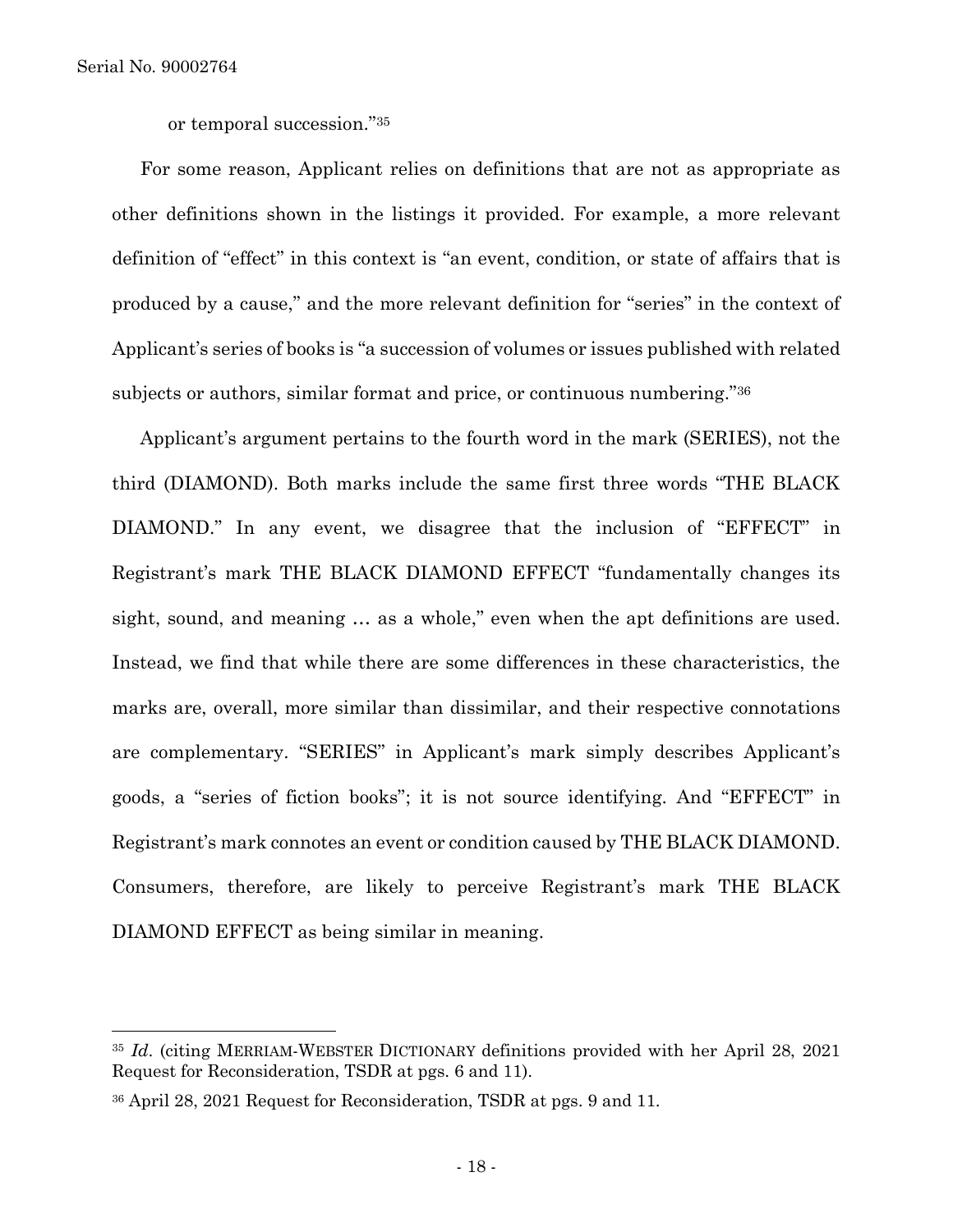Applicant contends that "'Series' is a widely known identifier in the Young Girls Fiction Genre that serves as a signal to readers that the novels are sequential in plot, theme, and characters." While it may be common knowledge that a book designated as a "series" "serves as a signal to readers that the novels are sequential," Applicant did not present any evidence showing the term to be a "widely known identifier in the Young Girls Fiction Genre." Applicant's contention, therefore, is simply attorney argument. *See OEP Enters.,* 2019 USPQ2d 309323, at \*15.

Applicant also argues that the word BLACK has a different meaning in the respective marks. According to Applicant:

[T]he word, [sic] "black" does not always reference things that are "black" in color or hue. … "[B]lack" also is well-known to refer to race or ethnicity. It is also well-known that many persons who are ethnically "black" are not "black" in their color. The public is readily able to distinguish when the word, "black" is used to refer to color or ethnicity or both. Thus, when the commercial impression of THE BLACK DIAMOND SERIES for girls' literature is considered in its entirety with the identified goods, there is no likelihood of confusion with THE BLACK DIAMOND EFFECT for comic books with a science fiction theme. In the former the word "black" has a clear racial or ethnic connotation that is not present when the word "black" is used in the cited mark.<sup>37</sup>

We have no doubt that "the public is readily able to distinguish" whether or not the term "black" is used to refer to color or ethnicity, or both. Applicant, however, has failed to produce even a scintilla of evidence demonstrating that "BLACK" in THE BLACK DIAMOND SERIES connotes anything having to do with race. Both marks use the word "BLACK" as an adjective to modify the word "DIAMOND," and the

<sup>37</sup> 6 TTABVUE 7 (Applicant's Brief).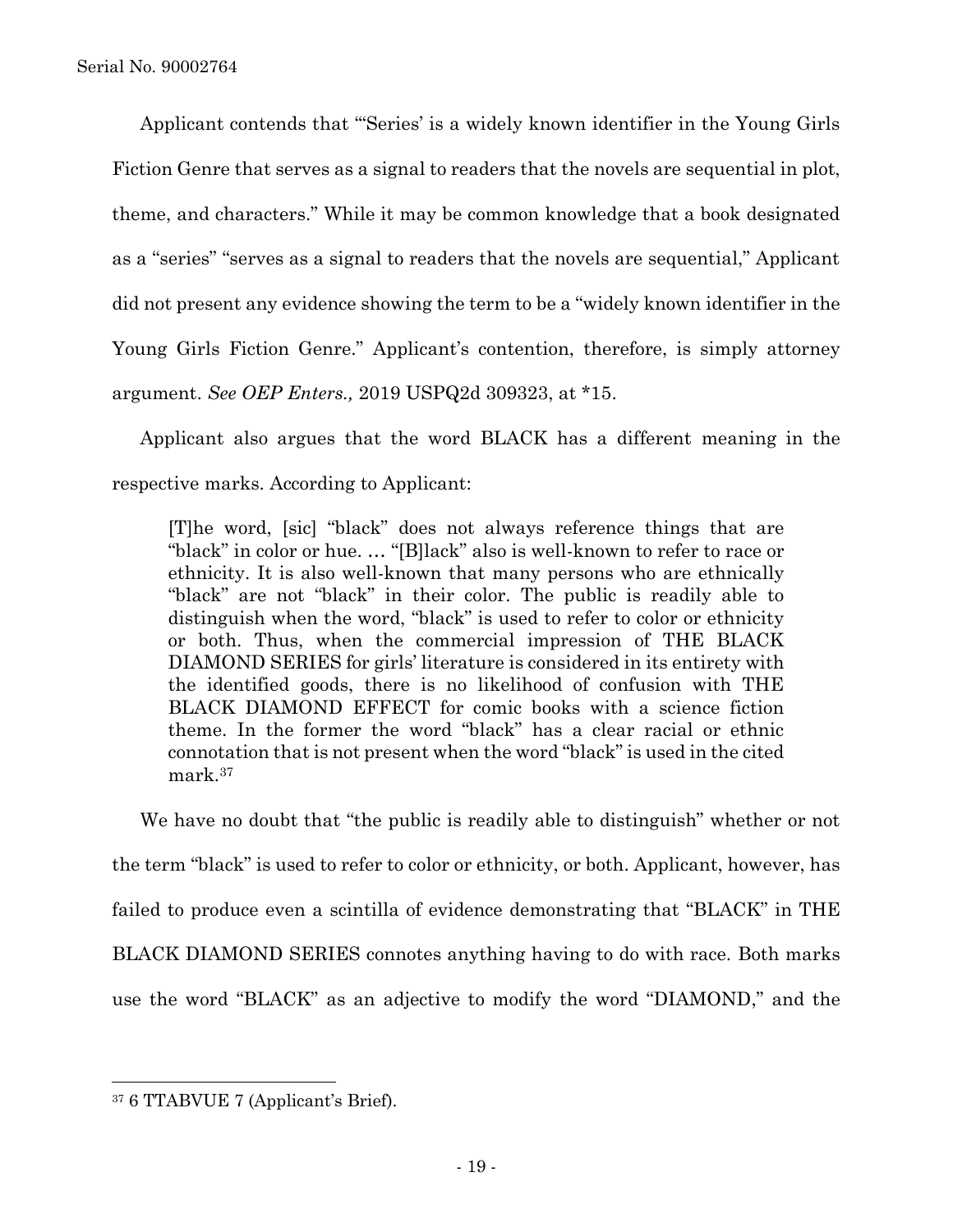similarity or dissimilarity of the term (THE) BLACK DIAMOND is what is relevant. "[T]here is no evidence here, or other reason to find, that the [term THE BLACK DIAMOND] has one meaning when used with [a series of fiction books for teen girls] and a second and different meaning when used with [cartoon science fiction books and comic books], based on the nature of the respective goods." *Embiid*, 2021 USPQ2d 577, at \*21.

Applicant argues that it "uses 'black diamond' as a metaphor for the challenges teen girls must navigate in life the way a skier navigates a black diamond ski slope." 38 Again, this is simply attorney argument, since Applicant did not introduce evidence to show that she promotes the term "black diamond" as an allegory for such challenges in her marketing materials or otherwise, such that the perception would be readily apparent to consumers. *See OEP Enters.,* 2019 USPQ2d 309323.

Applicant also asserts that it "owns and uses the following design logo connection with the applied-for goods in the marketplace (U.S. Reg. No. 6,205,557; 2/4/2021 Request for Reconsideration, TSDR Pgs. 27-28)" and that "[t]he unique design logo, which depicts a girl navigating a black diamond ski slope further engages and appeals to young girls." However, the purported fact that Applicant uses another mark in connection with the same goods is irrelevant because our analysis is based on the marks as depicted in the Application and Registration, without regard to whether the marks will appear with other marks, such as house marks, or other

<sup>38</sup> *Id.* at 16.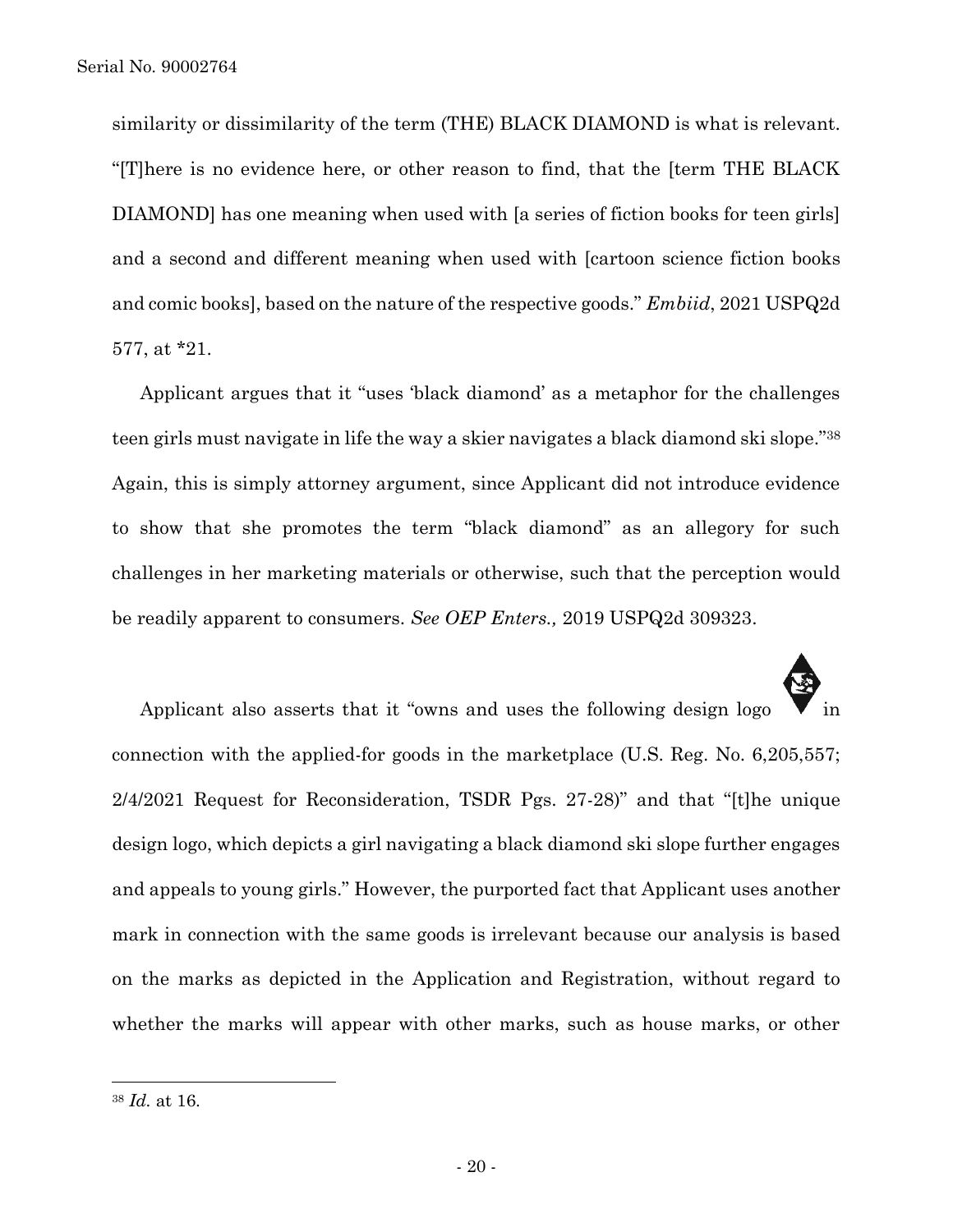l

elements when used. *See In re Shell Oil Co.*, 992 F.2d 1204, 26 USPQ2d 1687, 1690 n. 4 (Fed. Cir. 1993) (indicating that applicant's assertions that the applied-for mark would appear with applicant's house mark were not considered in the likelihood of confusion determination); *Mini Melts, Inc. v. Reckitt Benckiser LLC*, 118 USPQ2d 1464, 1470 (TTAB 2016) (rejecting applicant's argument that, because its mark would appear along with its house mark and other distinguishing matter, the marks at issue were not confusingly similar). Inasmuch as Applicant's house mark is not part of her THE BLACK DIAMOND SERIES mark at issue here, Applicant's house mark argument is without merit.

Finally, Applicant argues that "readers are accustomed to seeing color-formative marks in the publication marketplace and can easily distinguish THE BLACK DIAMOND SERIES from THE BLACK DIAMOND EFFECT for publications, especially considering the differences in the marks. Color names are popular in the publishing industry."<sup>39</sup> However, Applicant did not provide evidence demonstrating that consumers are so accustomed. Although she made of record various third-party registrations for color marks, the registrations are not evidence that such registered marks are in use or that the public is familiar with them. *See, e.g., In re I-Coat Co.*, 126 USPQ2d 1730, 1737 (TTAB 2018) (citing *In re Infinity Broad. Corp.*, 60 USPQ2d

<sup>39</sup> Applicant also argued that "the Trademark Office has granted registrations for a substantial number of publication name marks with colors (e.g., "BLUE", "RED", and "PURPLE") within the mark despite having nearly identical descriptions" and that "[t]here are numerous active registrations for marks comprising color-formatives for printed materials," to support her contention that "consumers will look to other elements besides the color reference to distinguish source." *Id*. at 8. However, that argument relies on new evidence that Applicant attached for the first time with her brief that is not of record and which we therefore give no consideration.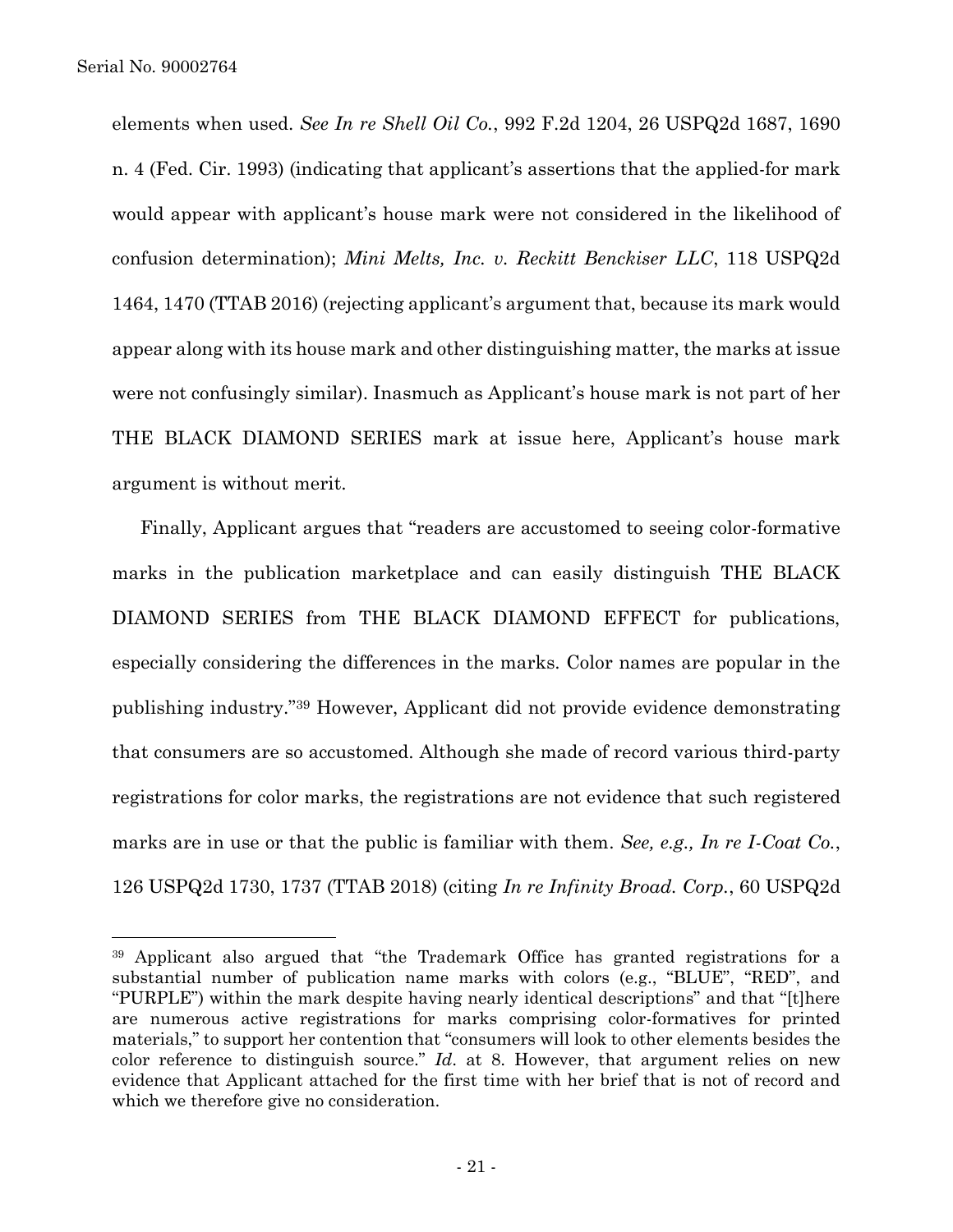1214, 1217-18 (TTAB 2001)); *In re Aquamar*, 115 USPQ2d 1122, 1126 n.5 (TTAB 2015); *In re Albert Trostel & Sons Co.*, 29 USPQ2d 1783, 1785-86 (TTAB 1993).

The first *DuPont* factor weighs in favor of finding a likelihood of confusion.

C. Absence of Actual Confusion

The eighth *Dupont* factor considers "[t]he length of time during and conditions under which there has been concurrent use without evidence of actual confusion." *Guild Mortg.*, 129 USPQ2d at 1162 (quoting, *DuPont*, 177 USPQ at 567). Therefore, we "look at actual market conditions, to the extent that there is evidence of such conditions of record," to make this determination." *In re Guild Mortg*. Co., 2020 USPQ2d 10279, at \*19 (TTAB 2020). There is no such evidence of record here.

Applicant argues that "THE BLACK DIAMOND SERIES and THE BLACK DIAMOND EFFECT have been used in commerce for over twelve years, apparently without any consumer confusion" and "evidence of harmonious coexistence creates a strong inference against a finding of likelihood of confusion."<sup>40</sup>

This argument, like virtually all of Applicant's arguments, is unsupported. While we have the unsworn statement of Applicant's counsel that Applicant has used her mark "for over twelve years," we have no information as to her sales or advertising expenditures, or the geographic areas served by Applicant. *Cf. Guild Mortg*., 2020 USPQ2d 10279, at \*18-19 (finding a "lack of evidence that in the actual marketplace, the same consumers have been exposed to both marks for the respective services," notwithstanding the applicant's CEO's statement in his declaration that the

<sup>40</sup> 6 TTABVUE 14 (Applicant's Brief).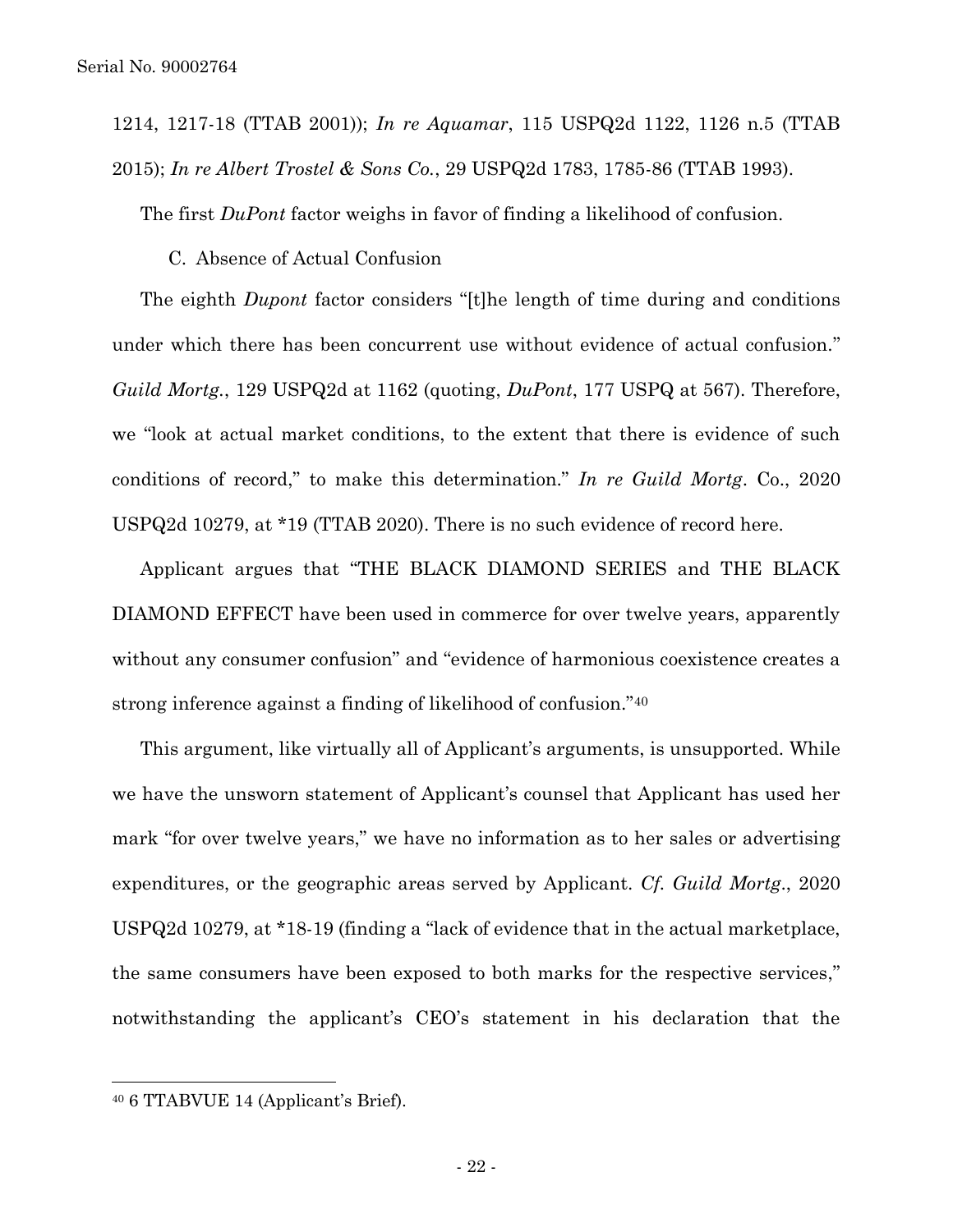respective marks were in use for more than 40 years in the same geographic areas).

Moreover, apart from a blog review of one of Registrant's THE BLACK DIAMOND EFFECT publications, which appears to be number 20 of a series,  $41$  and a picture of another publication in the series from a different website,<sup>42</sup> there is no evidence of any use of the registered mark, let alone information relating to the extent of such use. *Cf. In re Gen. Motors Corp.*, 23 USPQ2d 1465 (TTAB 1992) (evidence on eighth *DuPont* factor found persuasive that confusion was unlikely where "during a nearly thirty-year interval of sustained success in the marketing of what, for the average consumer, is typically a major and expensive purchase," the applicant "experienced no reported instances of actual confusion between its use of 'GRAND PRIX' in connection with almost 2.7 million automobiles and registrant's use of its 'GRAND PRIX' marks for related automotive replacement parts.").

Because the record does not demonstrate "appreciable and continuous use by [A]pplicant of [its] mark for a significant period of time in the same markets as those served by [Registrant] under its mark[]," *Embiid*, 2021 USPQ2d 577, at \*56 (quoting *Gillette Can. Inc. v. Ranir Corp.*, 23 USPQ2d 1768, 1774 (TTAB 1992), we are unable to "assess the length of time and degree to which the applicant's and registrant's commercial activities would have provided an opportunity for confusion to have manifested itself if it were likely." *Id.* 

The eight *DuPont* factor is neutral.

<sup>41</sup> October 6, 2020 Response to Office Actions, TSDR at pgs. 49-61.

<sup>42</sup> *Id*. at pg. 16.